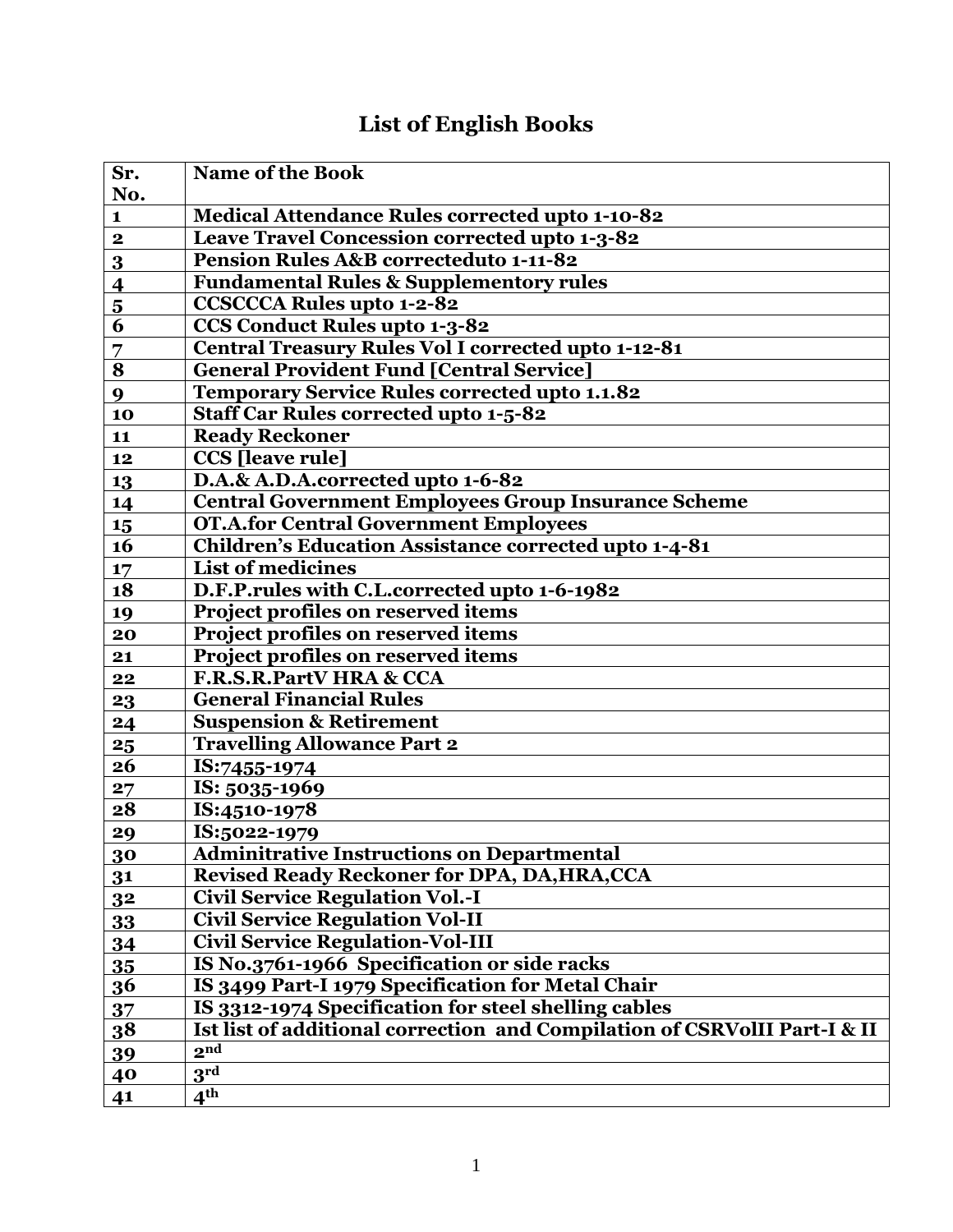| 4 <sup>2</sup> | $3^{\rm rd}$                                                               |
|----------------|----------------------------------------------------------------------------|
| 43             | <b>Ist</b>                                                                 |
| 44             | 2 <sub>nd</sub>                                                            |
| 45             | 4 <sup>th</sup>                                                            |
| 46             | Due part of app.CSR II Vol-II                                              |
| 47             | उजाले अपनी यादों के                                                        |
| 48             | Project pofiles of SSI reserved items Vol-1,II,&III [Nil]                  |
| 49             | <b>DA, ADA Brochure</b>                                                    |
| 50             | <b>Civil Accounty Manual guidance Ist Edition</b>                          |
| 51             | <b>ISI Handbook</b>                                                        |
| 52             | <b>Introduction to Career</b>                                              |
| 53             | <b>Indian Institute of Foreign Trade</b>                                   |
| 54             | <b>Growing production of Departmemt Countries</b>                          |
| 55             | <b>International &amp; Development of Selected documents</b>               |
| 56             | Handbook of Informatic Group C&D                                           |
| 57             | <b>Central Group Accounts &amp; Payments</b>                               |
| 58             | Northern railway time table                                                |
| 59             | <b>Advanced Accounts</b>                                                   |
| 60             | <b>Business Organisation Management</b>                                    |
| 61             | <b>Financial Management</b>                                                |
| 62             | <b>Principl Marketing &amp; other</b>                                      |
| 63             | <b>Brochure of DA, ADA 4 Institute PR SR Pt-IV</b>                         |
| 64             | <b>Small Scale Industries</b>                                              |
| 65             | <b>Profitable Chemical Industries</b>                                      |
| 66             | Dye Intermediates processing of Textiles                                   |
| 67             | <b>Reserved Chemical &amp; Allied Industries</b>                           |
| 68             | <b>Industrial Applications of Pharmacutical Drugs &amp; Fine Chemicals</b> |
| 69             | <b>Food Processing Industries</b>                                          |
| 70             | <b>Paint, Varnish &amp; Technology</b>                                     |
| 71             | <b>Soaps, Detergents Manufacturing guide</b>                               |
| 72             | <b>Rubber &amp; Wooden Goods Industries</b>                                |
| 73             | Handbook of grease fabriication and of Chmicals                            |
| 74             | Manufacture o perfumes] cosmetics & detergents                             |
| 75             | Technology of lubricating oils and grease manufacture                      |
| 76             | <b>Marketing Research</b>                                                  |
| 77             | <b>Tool Design</b>                                                         |
| 78             | <b>Indian Panel Code</b>                                                   |
| 79             | Criminal procedure code                                                    |
| 80             | <b>Company Law</b>                                                         |
| 81             | <b>Indian Constitution</b>                                                 |
| 82             | <b>Handbook of Adhesive</b>                                                |
| 83             | <b>Industrial Law</b>                                                      |
| 84             | <b>Technology of Synthetic, Resiens &amp; Their Applications</b>           |
| 85             | Handbook of writing & printing Ink Industry                                |
| 86             | The process of Management                                                  |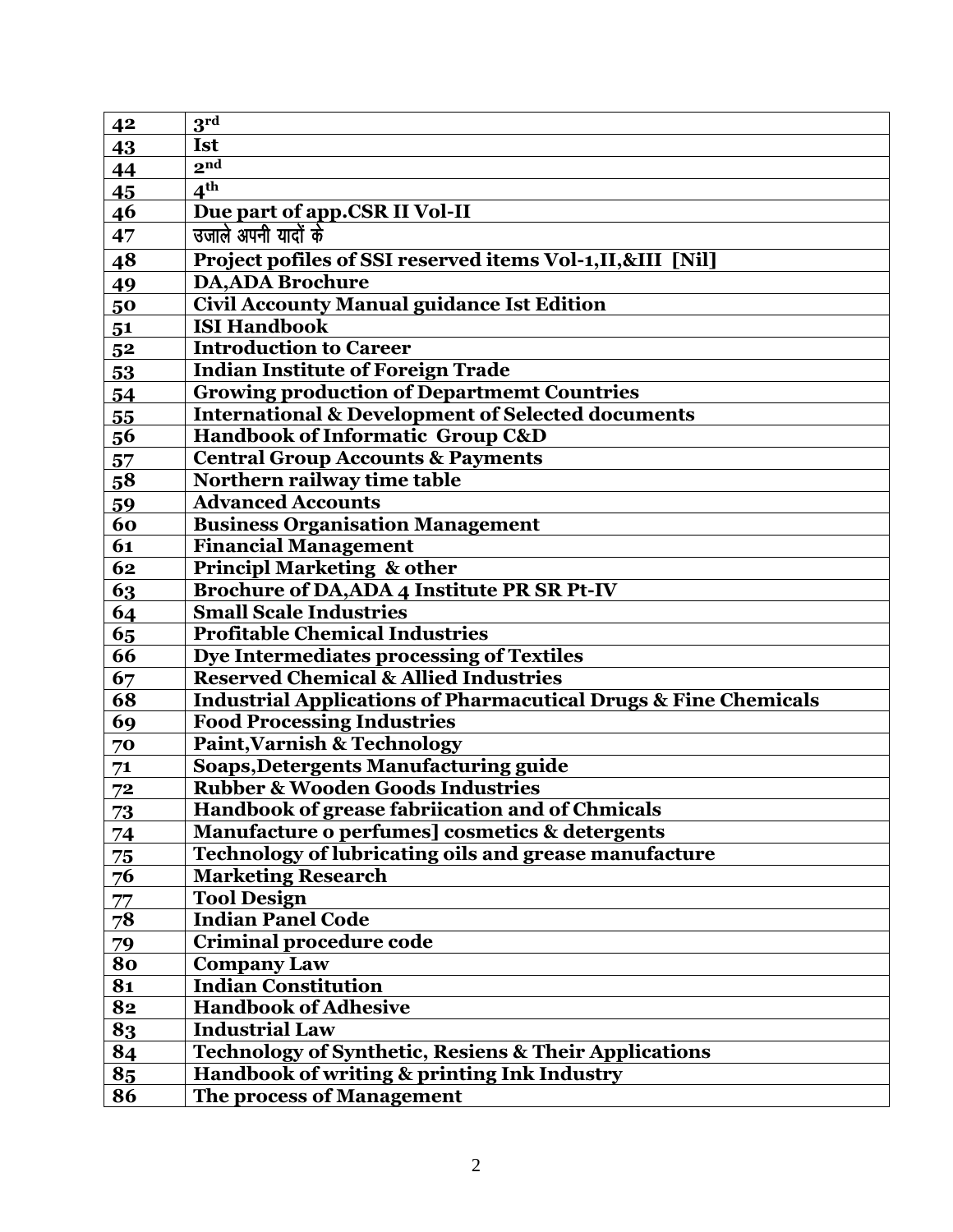| 87         | <b>Direct Taxes ready reckoner</b>                                  |
|------------|---------------------------------------------------------------------|
| 88         | Specification for Iron Castings with Spherocdal or Noduler Graphite |
|            | [Second Edition]                                                    |
| 89         | $-do-$                                                              |
| 90         | <b>Austentic Pressure casting parts suitable for Cowtom service</b> |
| 91         | <b>Encyclopedia of Food Science VolIII</b>                          |
| 92         | <b>Encyclopedia of Food Technology Vol-II</b>                       |
| 93         | The Concise Oxford Dictionery [Nil]                                 |
| 94         | How to avoid Errors in Engish                                       |
| 95         | <b>Textbook of Quantitative Inorganic Analysis</b>                  |
| 96         | <b>Chambers dictionery of Science &amp; Technology</b>              |
| 97         | The Times of India Dictionery Year Book 1984                        |
| 98         | DP, Brochure on Reservation on SC & ST In Services 6th Edition      |
| 99         | P34 Secretariat manual of office procedure ninth Edition            |
| 100        | P-12 II [Rep] Vigilence Manual Vol-II                               |
| 101        | P-12 III Digest of Case Law Vigilence Manual Vol-III 2nd Edition    |
| 102        | Brochure on reservation on C& ST in Services 6th Edition            |
| 103        | <b>Vigilence Manual Vol-I</b>                                       |
| 104        | Digest of case law vigilence manual                                 |
| 105        | <b>Vigilence Manual Vol-II</b>                                      |
| 106        | <b>Metals Handbook Vol-I</b>                                        |
| 107        | <b>Gas Engineering Handbook</b>                                     |
| 108        | <b>H. Noron-Refractories</b>                                        |
| 109        | Brochure on DA & ADA 2 Intt. 1-8-84 to 1-11-84                      |
| <b>110</b> | IS: 4250-1980                                                       |
| 111        | IS: 374-1979                                                        |
| 112        | IS:5216(P-I)_1982                                                   |
| 113        | IS:8943_1978                                                        |
| 114        | IS:1885{P-VI)19781                                                  |
| 115        | IS:2082-1978                                                        |
| 116        | IS:555-1979                                                         |
| 116A       | IS:7027-1984                                                        |
| 117        | IS:996-19791                                                        |
| 118        | IS:325 1978                                                         |
| 119        | IS:7405(Pt-1)1978                                                   |
| 120        | IS:5921 (Pt-1)-1983                                                 |
| 121        | IS:4064(Pt-1)-1978                                                  |
| 122        | IS:1356(Pt-1)1972                                                   |
| 123        | IS:7572(Pt-1)1974                                                   |
| 124        | IS:368(Pt-1)1983                                                    |
| 125        | IS:5921 (Pt-1ii)1978                                                |
| 126        | IS:5921(Pt-1i)19773                                                 |
| 127        | <b>Swamys Handbook</b>                                              |
| 128        | <b>List of Medicines</b>                                            |
| 129        | <b>Overtime Allowance</b>                                           |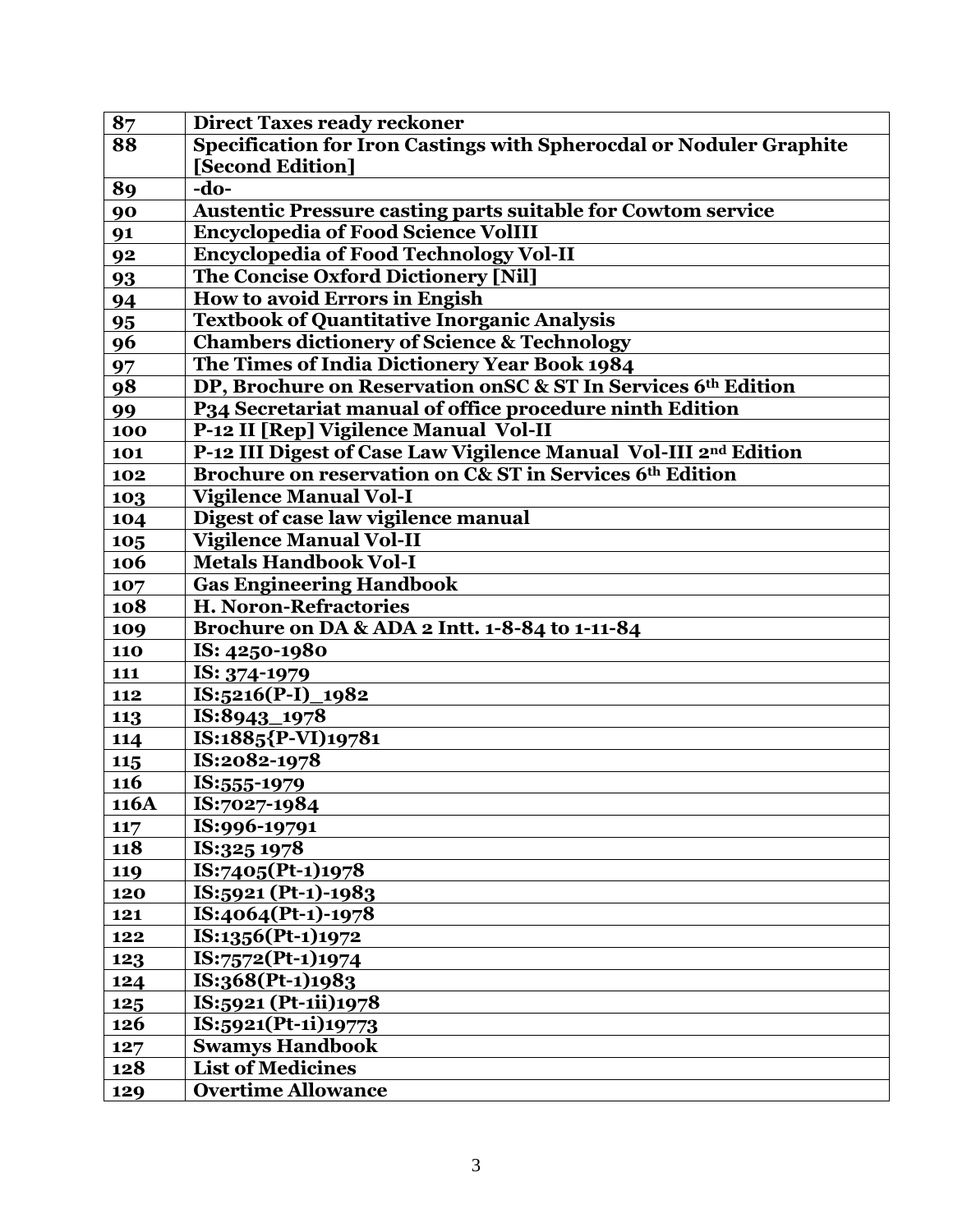| 130        | DA, ADA 1-5-1995                                                         |
|------------|--------------------------------------------------------------------------|
| 131        | <b>Manufature of Footwear Pitchamans Model-A Case Study</b>              |
| 132        | <b>Bagtanning Process</b>                                                |
| 133        | <b>Animal Blood</b>                                                      |
| 134        | <b>Animal by products</b>                                                |
| <b>135</b> | <b>Garment &amp; Gloving Leather</b>                                     |
| 136        | <b>Suide and Chamos leathers</b>                                         |
| 137        | PAG71-Apendics 2 to the Acctt.Code Vol.-1                                |
| 138        | PFD-252 General Financial Rules                                          |
| 139        | PAG-59-Manual of Audit Instruments (Reprint)                             |
| 140        | PLD-152-The Constitution of India                                        |
| 141        | PLD-196. The Constitution (4654 to 50 <sup>th</sup> Amendment Acts + The |
|            | <b>Constitution (Ist Amendment Bill)</b>                                 |
| 142        | AD256 Compilation o Delegation of Financial Powers Rule-1978             |
| 143        | PGA,35, Scheme of Pensions to CG Civil Pensioner by Public Sector        |
|            | Bank.                                                                    |
| 144        | PSTS29, Notes on Financial Rules                                         |
| 145        | PHD,340, Handbook on House Keeping Jobs                                  |
| 146        | PDP37, Know your retirement benefit                                      |
| 147        | <b>Handbook for personnel officers</b>                                   |
| 148        | <b>Compilation of Orders reg.use of Hindi</b>                            |
| 149        | <b>Manual o office procedure</b>                                         |
| 150        | Up to date Paint, Pigment and Varnish Industry.                          |
| 151        | <b>Pneumatics &amp; Hydraulics</b>                                       |
| 152        | <b>First Step of Television</b>                                          |
| <b>153</b> | Work book in Engg. Drawing Sketching & Blue print                        |
| 154        | <b>Specification for Ferrotitanium IS-1468-1981</b>                      |
| 155        | IS-8370-1977                                                             |
| <b>156</b> | IS-8485-1977                                                             |
| 157        | IS-438-1972 Amt. receovered                                              |
| <b>158</b> | <b>Importance &amp; Roll of Enquiry before dismissel of employee</b>     |
| <u>159</u> | Importance and role of chargesheet before dismissel of employee          |
| 160        | <b>Rural Development to Technology</b>                                   |
| 161        | Adapted process for the manuacture glazed kid                            |
| 162        | <b>Recent advance in polymers</b><br>(Amt.recovered)                     |
| 163        | IS:302-1979 (Fifth Revision)                                             |
| 164        | IS:7204(Part-1) 1974                                                     |
| 165        | IS:7204(Part-11)1974                                                     |
| 166        | <b>Advances to Small Industries &amp; Small Borrowers</b>                |
| 167        | <b>Rly.Map { Balance Nil) Fixed in Director Chamber</b>                  |
| 168        | <b>Small Scale {Amt.Recovered}</b>                                       |
| 169        | Scheme for providing self employment to Educated unemployed youths       |
|            | (Comp. copy)                                                             |
| 170        | <b>Project Profile on Mechanical Industries Vol-1</b>                    |
| 171        | Project profile on Electrial, Electronics, Food, Hosiery & Footear etc.  |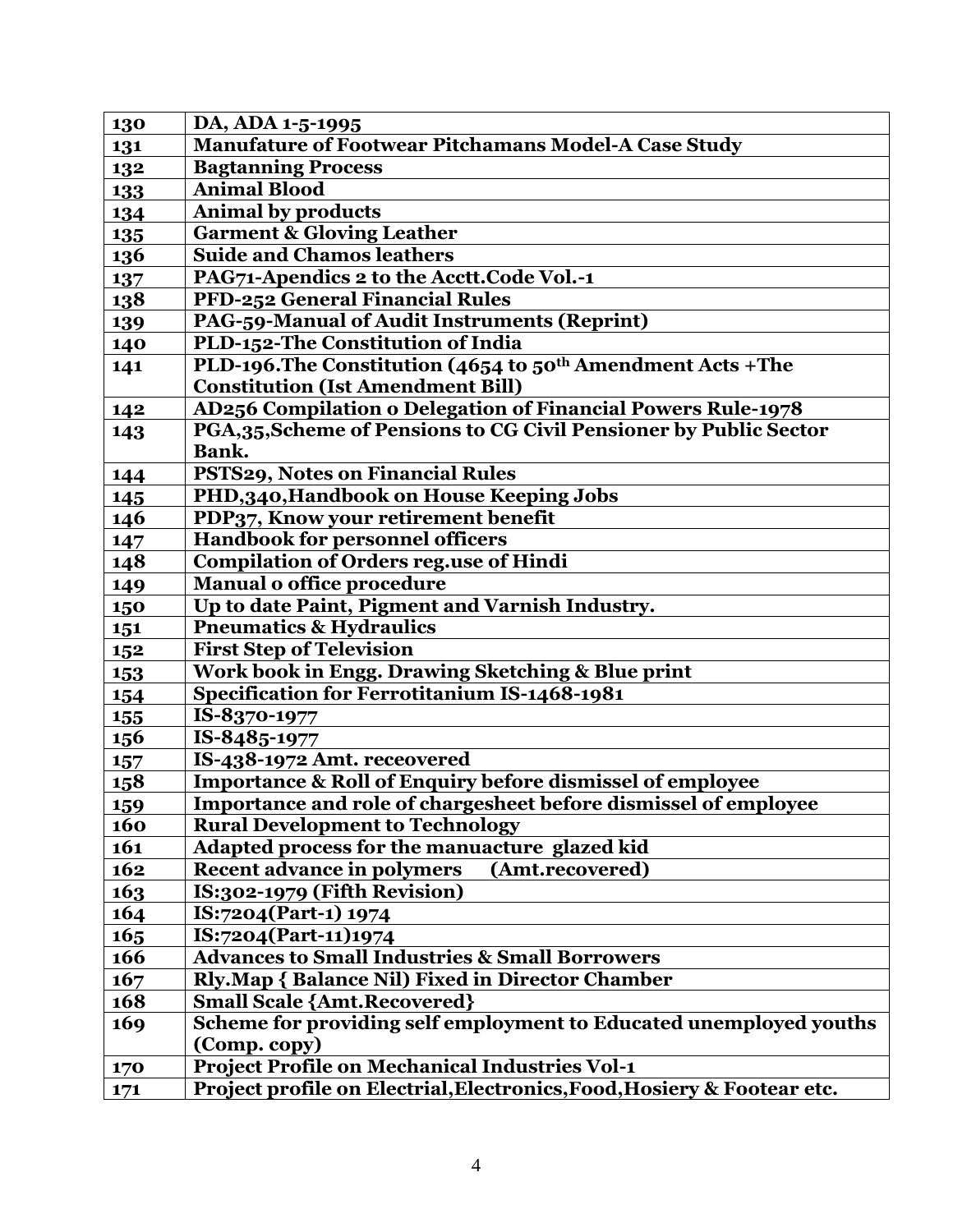|            | Vol-III                                                                   |
|------------|---------------------------------------------------------------------------|
| 172        | P.Profile on Chemical, Food, Glass & Ceramic Indus. Vol. II               |
| 173        | P.Profile on Mechanical Engg.Industries. Vol.I                            |
| 174        | P.Profile on Chemical, Food, Glass & Ceramic Vol-II                       |
| 175        | P.Profile Electrical, Electronics, Met, Food, Hosiery, L/Footwear Vol-III |
| 176        | <b>Dearness allowance</b>                                                 |
| 177        | <b>Dearness allowance 1-1-1980</b>                                        |
| 178        | 30 <sup>th</sup> Annual Convention Pune                                   |
| 179        | 31st Convention 1982                                                      |
|            |                                                                           |
| <b>180</b> | 32 <sup>nd</sup> annual convention 1983                                   |
| 181        | 34 <sup>th</sup> convention 1985                                          |
| 182        | Guidelines for selection of base silica sand use in Furnace               |
| 183        | <b>Railway Time Table</b>                                                 |
| 184        | <b>Disciplinary proceedings</b>                                           |
| 18,5       | PEd.541A Basic Grammer of Modern Hindi                                    |
| 186        | PDP32 Brochure on Resevation on SC/ST in service 6th Edition              |
| 187        | IS:5677-1970                                                              |
| 188        | IS:4553-1983 (First Edition)                                              |
| 189        | IS:5609:-1983 (First Edition)                                             |
| 190        | IS:3985-1983                                                              |
| 191        | ISI 4102-1983                                                             |
| 192        | IS:578-1985                                                               |
| 193        | IS:5597-1970                                                              |
| 194        | IS:5597-1970                                                              |
| 195        | IS:8541-1977                                                              |
| 196        | IS:8542-1977                                                              |
| 197        | IS:348-1968                                                               |
| 198        | IS:4191-1979                                                              |
| 199        | IS:8863 (part-I)                                                          |
| 200        | IS:317-1970 (2nd Edition)                                                 |
| 201        | IS:2276-1962                                                              |
| 202        | IS:8654 1977                                                              |
| 203        | <b>A Complete Text on Basic Programming</b>                               |
| 204        | <b>Basics of Digital computer programming</b>                             |
| 205        | <b>Understanding Digital Computers</b>                                    |
| 206        | <b>IV PayCommission Report</b>                                            |
| 207        | <b>Income tax on slaries</b>                                              |
| 208        | <b>Industrial Appliction of Pharmaceuticals Drugs &amp; Fine Chemical</b> |
| 209        | Innovation in appropriate technology                                      |
| 210        | <b>Medical Attendance Rules</b>                                           |
| 211        | Notiications Orders and Clarifications on HRA, CCA, TA, HR.SP             |
|            | Advance.                                                                  |
| 212        | <b>Establishment and Administation</b>                                    |
| 213        | IS:6-1983                                                                 |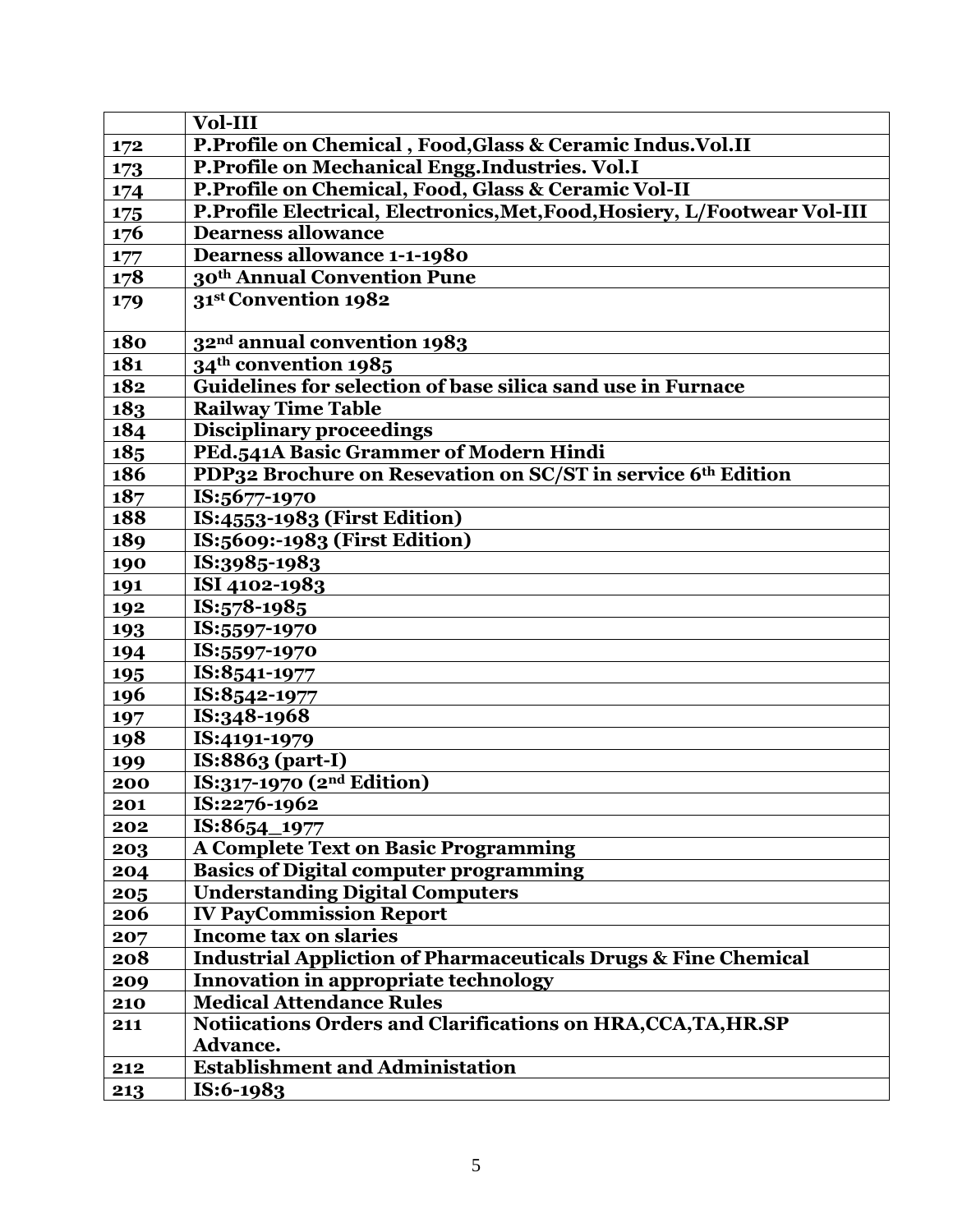| 214 | IS:8-1983                                                  |
|-----|------------------------------------------------------------|
| 215 | IS:2837 Part-II                                            |
| 216 | IS-2857-1976                                               |
| 217 | IS:6988-1973                                               |
| 218 | 90TYQIS:2839-1964                                          |
| 219 | I:2086-1982                                                |
| 220 | IS-651-1980                                                |
| 221 | IS:6502-1971                                               |
| 222 | $IS:6053-1970(part-I)$                                     |
| 223 | IS:6053-1970(part-II)                                      |
| 224 | IS:6053-1970(part-III)                                     |
| 225 | 6368-1971                                                  |
| 226 | IS:2051-1976                                               |
| 227 | IS:5332-1969                                               |
| 228 | IS:2060-1984                                               |
| 229 | IS:1638-1969                                               |
| 230 | IS:2050-1967                                               |
| 231 | IS:9921(part-III)1982                                      |
| 232 | IS:9921(part-v)1985                                        |
| 233 | IS:9921(part-i) 1981                                       |
| 234 | IS:9921(part-iv)1985                                       |
| 235 | IS:9921(part-II)1982                                       |
| 236 | <b>IS: Principles and practice of Management</b>           |
| 237 | A Management guide to PERT/CPM                             |
| 238 | <b>Financial Management</b>                                |
| 239 | <b>Outlines of Dairy Technology</b>                        |
| 240 | <b>Swamy Compilation of CCS Revised Pay Rule</b>           |
| 241 | First supplement to Swamy Compilation of CCS Re. Pay Scale |
| 242 | <b>Karnal Directory</b>                                    |
| 243 | <b>Ceramic Raw materials of india A Directory</b>          |
| 244 | <b>Chemical Analysis of Ceramic &amp; Allied Materials</b> |
| 245 | <b>Wealth of India Part-I</b>                              |
| 246 | <b>Wealth of India Part-II</b>                             |
| 247 | <b>Wealth of India Part-III</b>                            |
| 248 | <b>Wealth of India Part-IV</b>                             |
| 249 | <b>Wealth of India Part-V</b>                              |
| 250 | <b>Wealth of India Part-VI</b>                             |
| 251 | <b>Wealth of India Part-VII</b>                            |
| 252 | <b>Wealth of India Part-VIII</b>                           |
| 253 | <b>Wealth of India Part-IX</b>                             |
| 254 | <b>Locks all tpes (Unpriced)</b>                           |
| 255 | <b>Locks all tpes (Unpriced)</b>                           |
| 256 | <b>Auto piston Rings (Unpriced)</b>                        |
| 257 | <b>Auto piston Rings (Unpriced)</b>                        |
| 258 | <b>Auto piston Rings (Unpriced)</b>                        |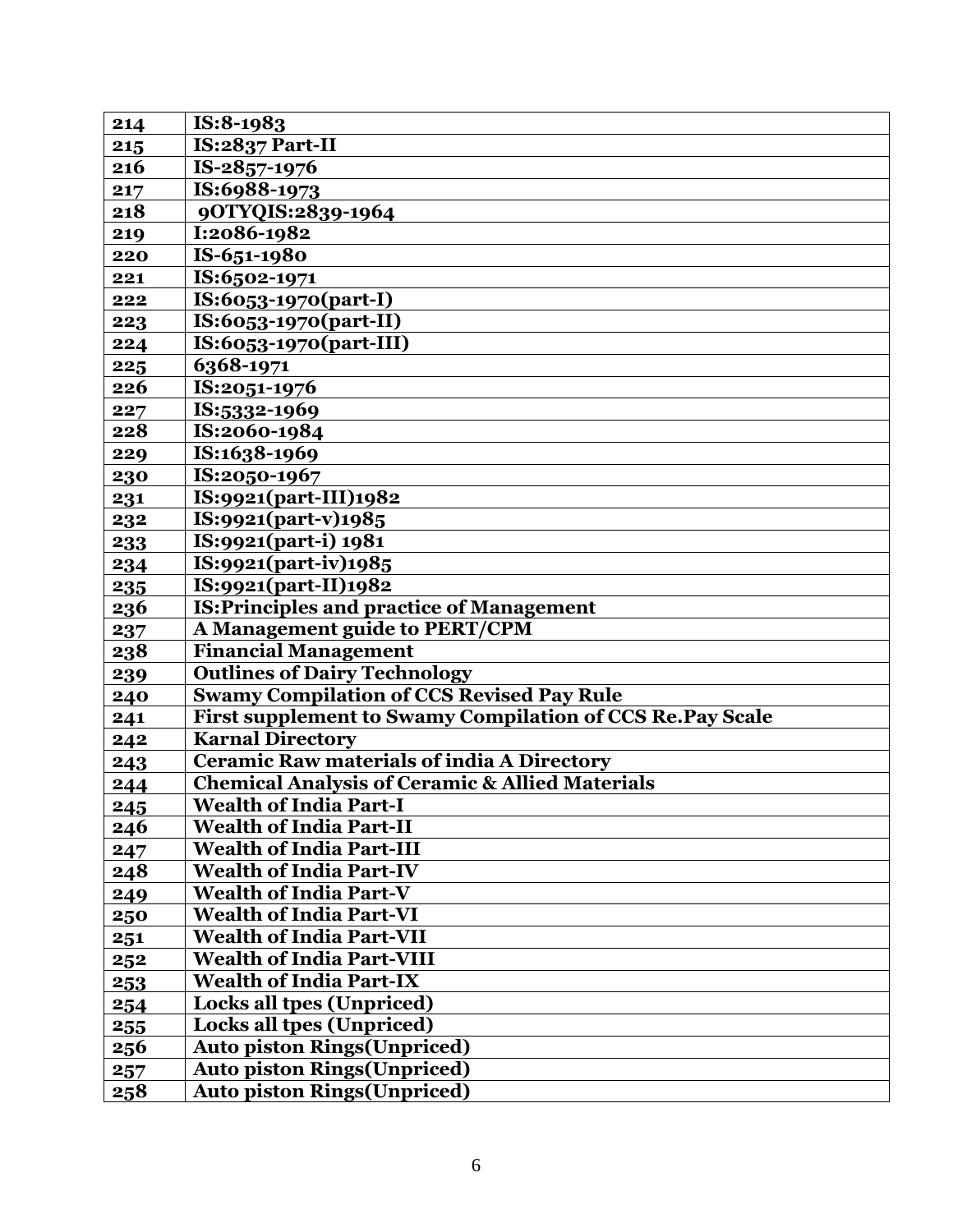| 259 | <b>Steel Re-rolling Mills (Unpriced)</b>      |
|-----|-----------------------------------------------|
| 260 | <b>Steel Re-rolling Mills261(Unpriced)</b>    |
| 261 | <b>Leather Footwear (Unpriced)</b>            |
| 262 | <b>Leather Footwear (Unpriced)</b>            |
| 263 | <b>Non-Ferrons Castings (Unpriced)</b>        |
| 264 | <b>Non-Ferrons Castings (Unpriced)</b>        |
| 265 | <b>Plugs, Switches and Sockets (Unpriced)</b> |
| 266 | <b>Plugs, Switches and Sockets (Unpriced)</b> |
| 267 | <b>Electrical Wires and Cables (Unpriced)</b> |
| 268 | <b>Electrical Wires and Cables (Unpriced)</b> |
| 269 | <b>Washing Machines Component</b>             |
| 270 | <b>Annual Report 1985-86</b>                  |
| 271 | <b>Tanning of hides and skins</b>             |
| 272 | <b>The Little Oxford Dictionery</b>           |
| 273 | The Little Oxford Dictionery(Amt. recovered)  |
| 274 | The Little Oxford Dictionery(Amt. recovered)  |
| 275 | <b>The Little Oxford Dictionery</b>           |
| 276 | The Little Oxford Dictionery                  |
| 277 | <b>FRSR part-I General Rules</b>              |
| 278 | <b>List of Medicines</b>                      |
| 279 | <b>Leave Travel Concession</b>                |
| 280 | <b>House Building Advance Rule</b>            |
| 281 | <b>Compendium of Govt. Order</b>              |
| 282 | <b>World Political Map</b>                    |
| 283 | <b>Indian Political Map</b>                   |
| 284 | <b>Leave Rules-part-III</b>                   |
| 285 | <b>Practical Leather Technology</b>           |
| 286 | <b>Book Keeping and Accounts</b>              |
| 287 | <b>Pension Compilation</b>                    |
| 288 | <b>Modern Leather Design</b>                  |
| 289 | <b>Staff Car Rules</b>                        |
| 290 | <b>Railway Time Table</b>                     |
| 291 | <b>General Provident Fund</b>                 |
| 292 | <b>FRSR</b> (part-II)TA rules                 |
| 293 | <b>Medical Attendance Rules</b>               |
| 294 | <b>Swam Hand Book</b>                         |
| 295 | Pay rules made easy                           |
| 296 | <b>Children Education allowance</b>           |
| 297 | <b>GFR General Financial Rules</b>            |
| 298 | <b>Delegation of Financial Powers</b>         |
| 299 | <b>Standardised Ready Reckoner</b>            |
| 300 | <b>FRSR</b> (part-iv)                         |
| 301 | <b>FRSR</b> (part-V)HRA, CCA                  |
| 302 | DA.1-1-1988                                   |
| 303 | <b>Group Insurance</b>                        |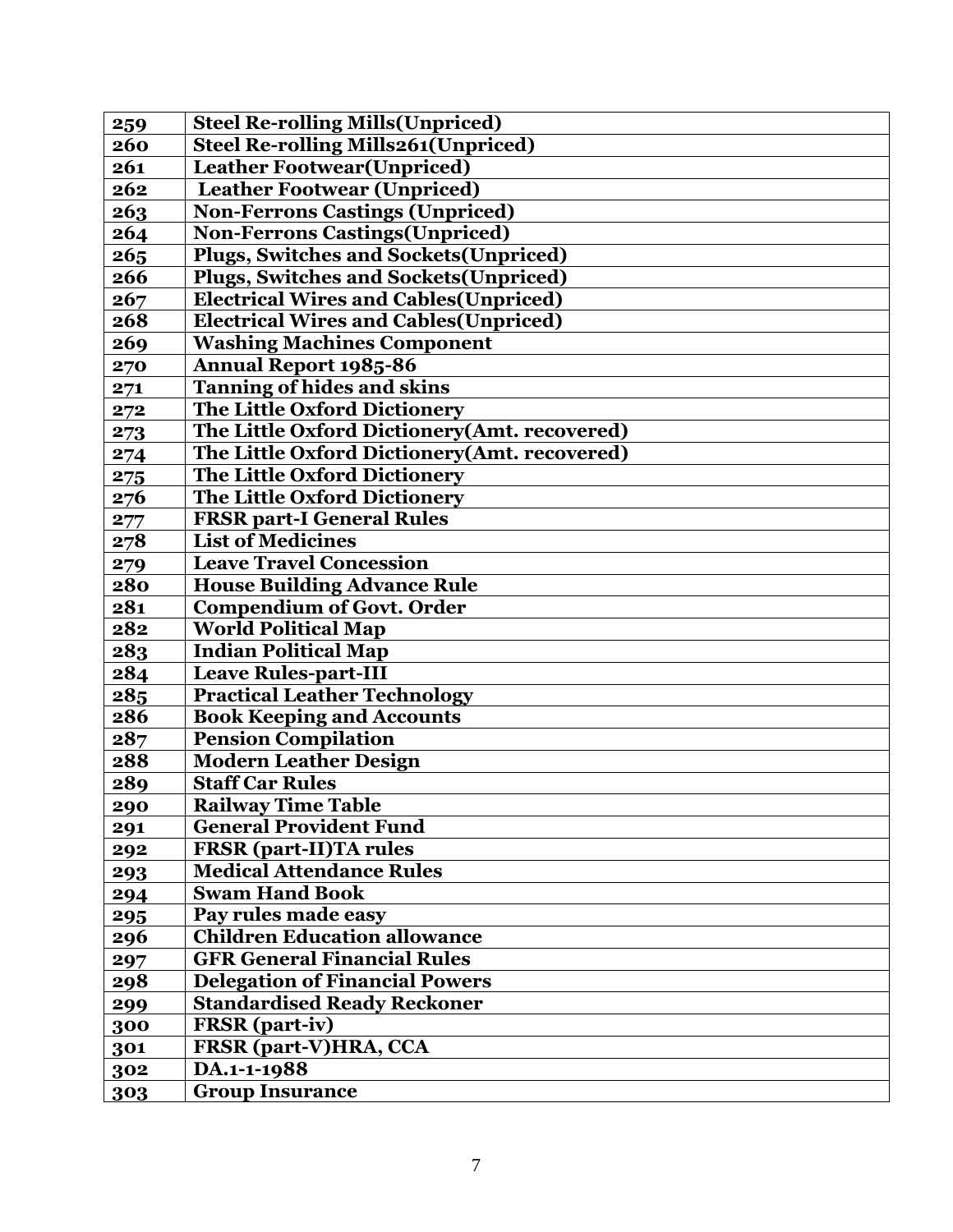| 304        | <b>Receipts &amp; Payments</b>                               |
|------------|--------------------------------------------------------------|
| 305        | <b>Seniority &amp; promotions</b>                            |
| 306        | <b>Manual on Office Procedure</b>                            |
| 307        | <b>Glomeniting Engineering</b>                               |
| 308        | IS:6369]6053 Part-V Part-IV 6351                             |
| 309        | IS9815                                                       |
| 310        | <b>BIS Hand books</b>                                        |
| 311        | <b>Cannings Handbook on surfaceFinishing Technology</b>      |
| 312        | <b>Handbook of Procedures</b>                                |
| 313        | Handbook of procedures April 1988 to March 1991              |
| 314        | <b>Import &amp; Export policy</b>                            |
| 315        | Census o India 1981 Series-6 Haryana                         |
| 316        | Ceramic raw material of india pioetry                        |
| 317        | <b>PUC Compounding &amp; its application</b>                 |
| 318        | Indian overseas chemical                                     |
| 319        | <b>Modern Techniques of textiles</b>                         |
| 320        | IS:1145-1980                                                 |
| 321        | IS:8320-1982                                                 |
| 322        | <b>Swamy Reservation SC/ST</b>                               |
| 323        | <b>FRSRpart-I General Rules</b>                              |
| 324        | <b>CCS Leave Travel Concession rules</b>                     |
| 325        | <b>Children Educaton allowance</b>                           |
| 326        | <b>FRSR part-IV Dearness allowance</b>                       |
| 327        | <b>FRSR part-V HRA and CCA</b>                               |
| 328        | <b>Group Insurance Scheme</b>                                |
| 329        | <b>FRSR part-II Travelling allowance</b>                     |
| 330        | Uniforms for Group C & D Employees                           |
| 331        | <b>FRSR Part-III Leave Rule</b>                              |
| 332        | <b>List of Medicines</b>                                     |
| 333        | Master guide to FRSR Service rule & Financial Rules          |
| 334        | <b>Retirement bnefits CGE and Pensioners</b>                 |
| 335        | <b>Swamys Handbook-1990</b>                                  |
| 336        | <b>Manual on Disciplinery proceeding</b>                     |
| 337        | <b>Establishment and Admn.for Central Government Offices</b> |
| <b>338</b> | <b>Administrative Procedure Proceeding personnel claim</b>   |
| 339        | <b>BPB Voltage Stabliser and Automatic</b>                   |
| 340        | <b>Micro Processor System Design Concepts</b>                |
| 341        | <b>Continuous and Pressure casting</b>                       |
| 342        | Govt. policy for the management of public enterprises Vol-I  |
| 343        | Govt. policy for the management of public enterprises Vol-II |
| 344        | <b>North East Frontier Railway Time Table</b>                |
| 345        | <b>Swamys Handbook 19991</b>                                 |
| 346        | Handbook on Project Appraisel & Follow up                    |
| 347        | <b>Swamys Handbook 1992</b>                                  |
| 348        | IS:264-1976                                                  |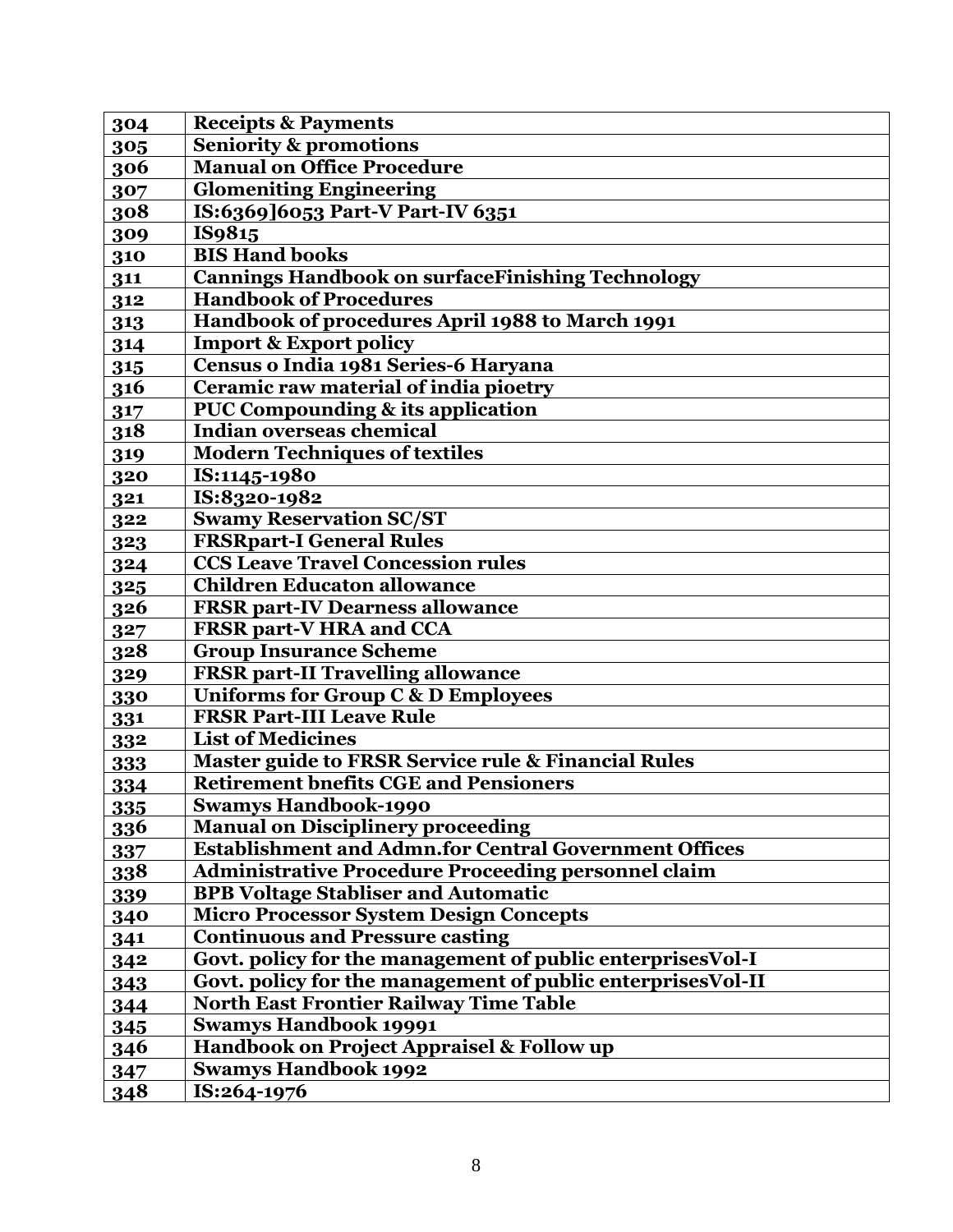| 349        | IS:9908-1981                                 |
|------------|----------------------------------------------|
| 350        | IS:4366 (Part-I) 1985                        |
| 351        | <b>List of Medicines</b>                     |
| 352        | <b>Staff Car Rules</b>                       |
| 353        | <b>Leave Travel Concession</b>               |
| 354        | <b>General Provident Fund</b>                |
| 355        | <b>Master Manual for DDOs Head of Office</b> |
| 356        | <b>FRSR Part-V HRA and CCA</b>               |
| 357        | IS:210-1978                                  |
| 358        | IS: 4432                                     |
| 359        | IS:9217-1979                                 |
| 360        | IS:10134-1982                                |
| 361        | IS:8122 (Part-I)1976                         |
| 362        | IS:7640-1975                                 |
| 363        | IS:1570 (part-II) 1979                       |
| 364        | IS:1970(part-I)1982                          |
| 365        | IS:513-1986                                  |
| 366        | IS:4366(part-I) 1985                         |
| 367        | IS:6635-1972                                 |
| 368        | IS:3606-1972                                 |
| 369        | IS:3652-1982                                 |
| 370        | IS:3906 (Part-I) 79                          |
| 371        | IS:3906 (Part-II) 79                         |
| 372        | IS:226-1975                                  |
| 373        | IS:6320-1985                                 |
| 374        | IS:6638-1972                                 |
| 375        | IS:6813-1973                                 |
| 376        | IS:4366 (Pt-II)-85                           |
| 377        | IS:3897-1978                                 |
| 378        | IS:1970 (Pt-II)-79                           |
| 379        | IS:3242-79                                   |
| 380        | IS:6690-1981                                 |
| 381        | IS:7565 Pt-I -75                             |
| 382        | IS:10821-1984                                |
| 383        | IS:4207-1967                                 |
| 384        | IS:6994-73                                   |
| 385        | IS:4668-1985                                 |
| 386        | IS:301-1982                                  |
| 387        | IS:517-1986                                  |
| 388        | IS:582                                       |
| 389        | IS:7907 (pT-I) 1976                          |
| 390        | $IS:7907(Pt-II)-76$                          |
| 391        | $IS:7907(pT-III)-75$                         |
| 392        | IS:1675-1987                                 |
| <u>393</u> | IS:5489-1975                                 |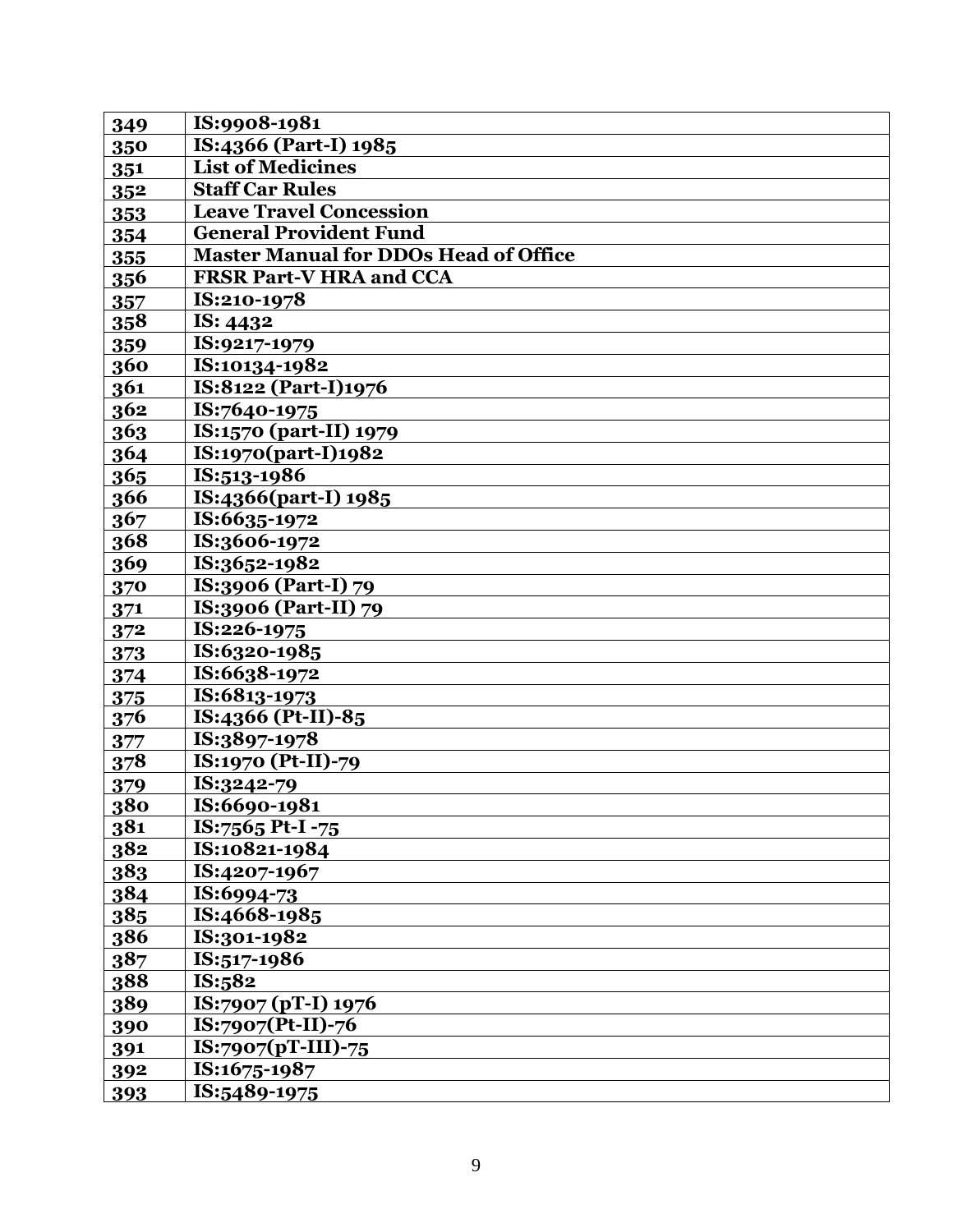| 394 | IS:9681                                                                    |
|-----|----------------------------------------------------------------------------|
| 395 | <b>Swamys Compilation on Re-Employment of Pensions &amp; Exserviceman.</b> |
| 396 | Report on the second All India Census of SS Units                          |
| 397 | <b>FRSR General Rules part-I</b>                                           |
| 398 | <b>Leave Travel Concession Rule</b>                                        |
| 399 | <b>House Building Advance Rules</b>                                        |
| 400 | <b>Pension Compilation Incorporating CCS Pension Rules</b>                 |
|     | 401-440 Cancelled                                                          |
| 441 | <b>FRSR part-II Travelling allowance</b>                                   |
| 442 | <b>Advances of Central Govt. Servants</b>                                  |
| 443 | <b>FRSR Part-III Leave Rules</b>                                           |
| 444 | <b>Hand book on Timber Engineering</b>                                     |
| 445 | Specification for ultra-marine blue for paints (IS-55-1970)                |
| 446 | IS-780-1984                                                                |
| 447 | IS-1337-1980                                                               |
| 448 | IS-1500-1983                                                               |
| 449 | <b>IS-1570 Part-II 1979</b>                                                |
| 450 | IS-1570 (Part III) 1979                                                    |
| 451 | IS-1572-1986                                                               |
| 452 | IS-1608-1972                                                               |
| 453 | IS-1758-1986                                                               |
| 454 | IS-1773-1982                                                               |
| 455 | $IS-1816 - 1979$                                                           |
| 456 | IS-2685-1971                                                               |
| 457 | IS-3672-1980                                                               |
| 458 | IS-4258-1982                                                               |
| 459 | IS-5072-1988                                                               |
| 460 | IS-5972-1970                                                               |
| 461 | IS-6057-1988                                                               |
| 462 | IS-11147-1984 ISO-4391-1983                                                |
| 463 | IS-14000-1989, ISO 9000 - 1987<br>(Amt. recovered)                         |
| 464 | IS-14001-1988 - ISO 9001 - 1987 Quality Systems                            |
| 465 | IS-14002-1988 – ISO 9002 – 1987 Quality Systems                            |
| 466 | IS-14003-1988, ISO 9003-1987                                               |
| 467 | <b>BIS-Handbook 1992</b>                                                   |
| 468 | SI Conversion slide in accordance with IS-786-1967 & its supplements       |
| 469 | <b>CCS Temporary Service Rules</b>                                         |
| 470 | <b>Confidential report of CGES</b>                                         |
| 471 | <b>CCS Conduct Rules</b>                                                   |
| 472 | Pension rule made easy<br><b>Amount recovered</b>                          |
| 473 | <b>Master Guide to FRSR</b><br><b>Service Rules &amp; Financial Rules</b>  |
| 474 | <b>Master Manuals for DDOs &amp; Heads of Offices Part II</b>              |
| 475 | IS-13999: 1988 (ISO 8402: 1986) Quality system - Vocabulary                |
| 476 | IS-14004 : 1991 (ISO 9004 -1987) Quality Management & Quality              |
|     | System guidelines.                                                         |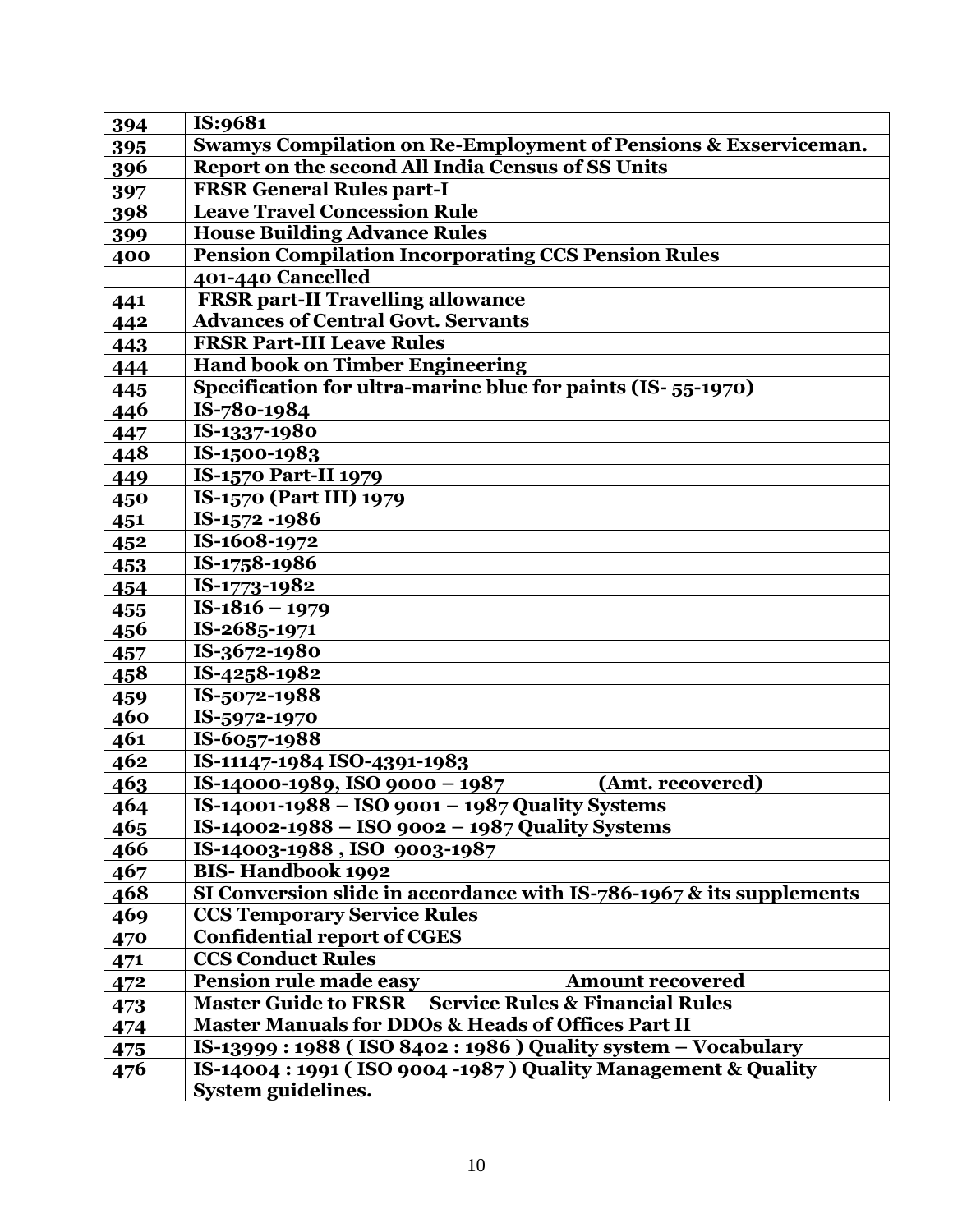| 477 | IS-1570 Part VII 1992 Schedule for Steels                   |
|-----|-------------------------------------------------------------|
| 478 | <b>IS-1570 Part II 1989</b>                                 |
| 479 | IS-1573: 1986 Electroplated casting of zinc on Iron & Steel |
| 480 | IS2679-1964 Recommendation for equipment for Electropathy   |
| 481 | IS-1570 (part-II)-1987 Schedule for wrought Steels part-II  |
| 482 | <b>CGEs Overtime allowances</b>                             |
| 483 | <b>Uniforms for Group C&amp;D Employees</b>                 |
| 484 | <b>Medical Attendance Rules</b>                             |
| 485 | Swamys Handbook for CGS 1994 alongwith dairy                |
| 486 | <b>Swamys Handbook for CGS 1994 alongwith dairy</b>         |
| 487 | <b>Swamys Handbook for CGS 1994 alongwith dairy</b>         |
| 488 | Income Tax on Salaries 1993-94                              |
| 489 | Manual on Establishment & Admn.                             |
| 490 | IS- $1340 - 1977$                                           |
| 491 | $IS-6627 - 1980$                                            |
| 492 | $IS-1067-1981$                                              |
| 493 | $IS-1986-1981$                                              |
| 494 | IS- $1868 - 1982$                                           |
| 495 | $IS-1359 - 1977$                                            |
| 496 | SP: 14-1976                                                 |
| 497 | IS-85-1950                                                  |
| 498 | IS-4252 - 1982                                              |
| 499 | IS- $7088 - 1973$                                           |
| 500 | $IS - 1608 - 1972$                                          |
| 501 | IS-5061 Part I 1978                                         |
| 502 | <b>SP: 29 Part I 1985</b>                                   |
| 503 | <b>Extraction of non-ferrous metal</b>                      |
| 504 | <b>Chemical process industry</b>                            |
| 505 | <b>Electroplating Engineering Handbook</b>                  |
| 506 | <b>Chemical Dictionary</b>                                  |
| 507 | Handbook of pulp & technology                               |
| 508 | Perry's Chemical engineering handbook                       |
| 509 | <b>Handbook of Heat treatment of steels</b>                 |
| 510 | Materials & process in manufacturing                        |
| 511 | Outlines of chemical technology.                            |
| 512 | The merck index                                             |
| 513 | Waving norms for the textile industry                       |
| 514 | IS-10840 / 1994                                             |
| 515 | <b>IS-1401 Part III 1991</b>                                |
| 516 | IS-14000:1994/9003/1994                                     |
| 517 | IS-14011 Part II 1991 ISO -10011-2/1991                     |
| 518 | IS-7408 Part I 1984                                         |
| 519 | IS-7408 Part II 1984                                        |
| 520 | $\overline{1S - 14011}$ (part I) 1991-150-110011 – 11990    |
| 521 | $IS - 7408$ (part III) 1988                                 |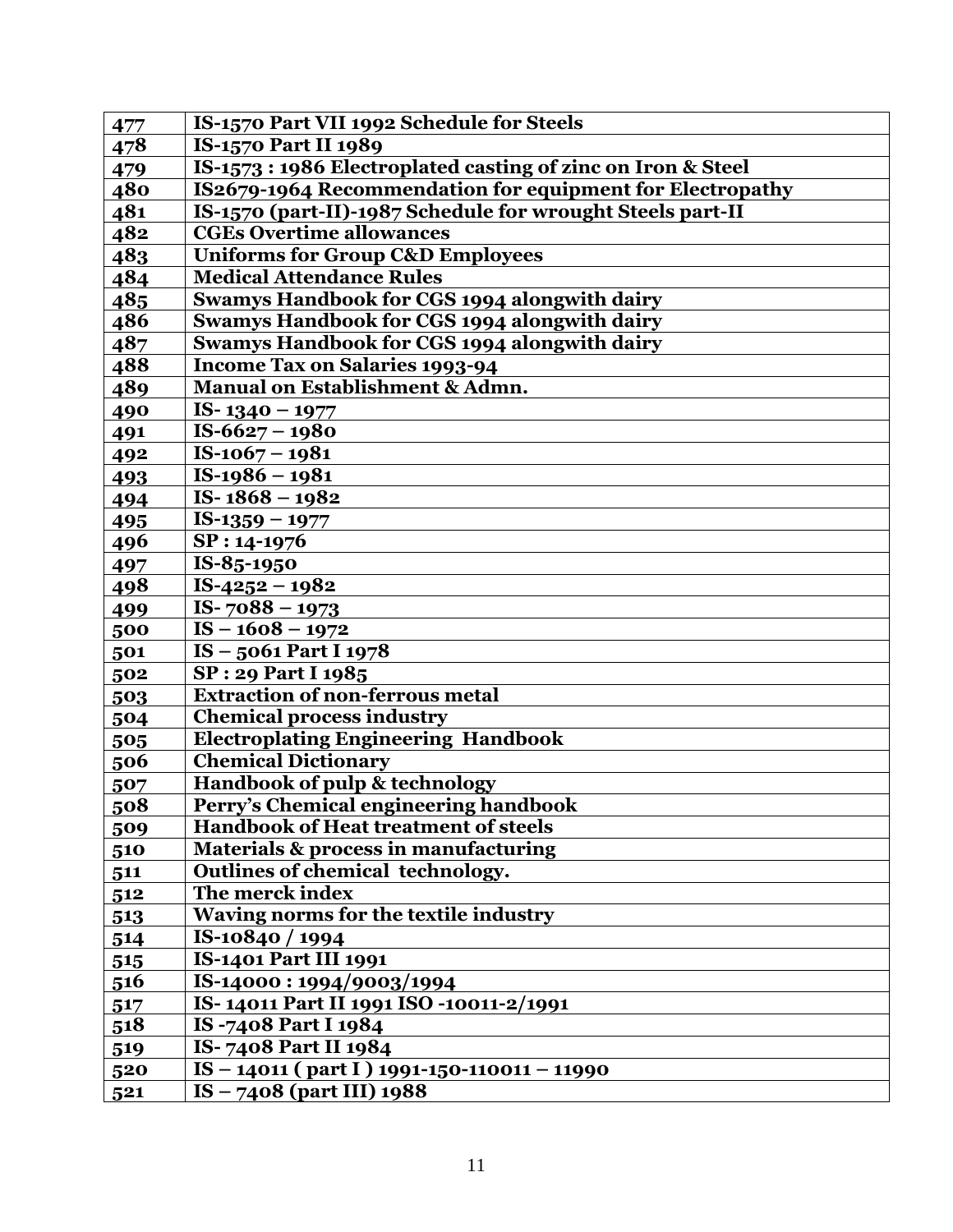| 522              | $IS - 1993$ , $ISO - Ist / 1992$                                              |
|------------------|-------------------------------------------------------------------------------|
| 523              | No 4 Part II 1992 04-2 1991                                                   |
| 524              | $03 - 1982 - 1987$                                                            |
| 5 <sup>2</sup> 5 | <b>Northern Railway Time Table</b>                                            |
| 526              | Swamy's Handbook 1995 alongwith Master dairy 1995                             |
| 527              | Swamy's Handbook 1995 alongwith Master dairy 1995                             |
| 528              | Swamy's Handbook 1995 alongwith Master dairy 1995                             |
| 529              | <b>Northern Railway Time Table</b>                                            |
| 530              | $IS-8224 - 1976$                                                              |
| 531              | IS-4013-1967                                                                  |
| 532              | IS-10322(Pt-1)-1982                                                           |
| 533              | IS-10322(Pt-1i)-1982                                                          |
| 534              | IS-10322(Pt-1ii)-1984                                                         |
| 535              | <b>Classified of list of Indian Standad Electronics and Telecommunication</b> |
|                  | Ltd.                                                                          |
| 536              | <b>Classified list of Indian Standards Electonical</b>                        |
| 537              | IS:2206(Part-iv)-1987                                                         |
| 538              | IS:2206(Part-II)-1976                                                         |
| 539              | IS:2206 (Part-I)-1984                                                         |
| 540              | SP44-1989                                                                     |
| 541              | SP:28-1994                                                                    |
| 542              | IS:82-1977(methods)                                                           |
| 543              | M-10(Efficient operation of boilers)                                          |
| 544              | R-2 (Perormance Evaluation of risk husk fired furnance                        |
| 545              | MG-13 (Personnel management guide)                                            |
| 546              | MG-17 (Wage Administration)                                                   |
| 547              | MG-26 (cost reduction)                                                        |
| 548              | <b>TMHS-20 Financial Planning &amp; Castle</b>                                |
| 549              | TM-24 {Training manual}                                                       |
| 550              | G-20 (Work culture and productivity                                           |
| 551              | M-48 (Introduction of Liner Programme)                                        |
| 552              | M-73 Managing sales promotions                                                |
| 553              | <b>ISO-9000 Quality Management System</b>                                     |
| 554              | <b>Export What where and How</b>                                              |
| 555              | <b>New Exim Policy&amp; Handbook of procedures</b>                            |
| <u>556</u>       | <b>Export Incentive</b>                                                       |
| 557              | <b>Export Import Correspondance</b>                                           |
| 558              | <b>Strength of Material</b>                                                   |
| 559              | <b>Workshop Technology (Pt-1)</b>                                             |
| 560              | <b>Workshop Technology (Pt-1i)</b>                                            |
| 561              | <b>Workshop Technology (Pt-1ii)</b>                                           |
| 562              | <b>Elements o Fuels, Furnaces and refractories</b>                            |
| 563              | <b>Industial Chemistry</b>                                                    |
| 564              | <b>Introduction to Getrochemicals</b>                                         |
| 565              | <b>A Text on Petro Chemicals</b>                                              |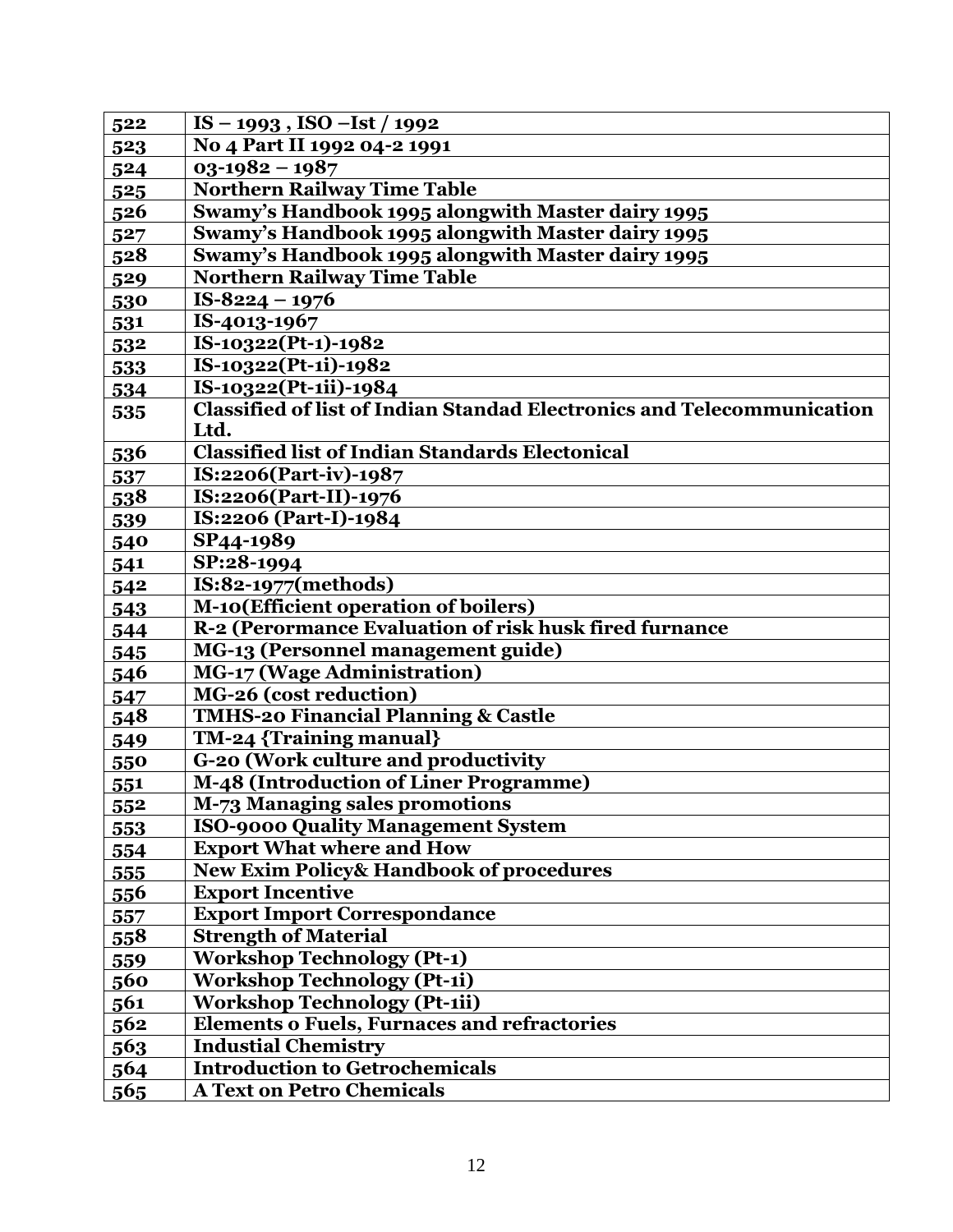| 566 | <b>Handbook of Electronics</b>                                 |
|-----|----------------------------------------------------------------|
| 567 | <b>Marketing Management (Cases and concept)</b>                |
| 568 | <b>Hydraulic Machines including Fluidies</b>                   |
| 569 | <b>Irrigation &amp; Water</b>                                  |
| 570 | <b>Power Engineering</b>                                       |
| 571 | <b>Electronics Projects Vol-I</b>                              |
| 572 | <b>Electronics Projects Vol-II</b>                             |
| 573 | <b>Electronics Projects Vol-III</b>                            |
| 574 | <b>Electronics Projects Vol-IV</b>                             |
| 575 | <b>Electronics Projects Vol-V</b>                              |
| 576 | <b>Electronics Projects Vol-VI</b>                             |
| 577 | <b>Electronics Projects Vol-VII</b>                            |
| 578 | <b>Electronics Projects Vol-IX</b>                             |
| 579 | <b>Electronics Projects Vol-X</b>                              |
| 580 | <b>Electronics Projects Vol-XI</b>                             |
| 581 | <b>Northern Railway Time Table w.e.f.1-10-96</b>               |
| 582 | <b>Northern Railway Time Table August]97</b>                   |
| 583 | Northern Railway Time Table August, 1997                       |
| 584 | <b>Swamy Handbooks 1998</b>                                    |
| 585 | <b>Swamy Handbooks 1998</b>                                    |
| 586 | <b>Swamy Handbooks 1998</b>                                    |
| 587 | Kamal Advanced Illustrated Oxford Dictionery of Eng.Language   |
| 588 | Kamal Advanced Illustrated Oxford Dictionery of Eng.Language   |
| 589 | Kamal Advanced Illustrated Oxford Dictionery of Eng.Language   |
| 590 | <b>Amit Student Oxford Dictionery (English-Hindi)</b>          |
| 591 | <b>Amit Student Oxford Dictionery (English-Hindi)</b>          |
| 592 | Amit Student Oxford Dictionery (English-Hindi)Amt.Recovd       |
| 593 | <b>Kamal Advanced Illustrated Oxford Dictionery</b>            |
| 594 | <b>Bhargva Dictionery</b>                                      |
| 595 | <b>Entrepeneurship Strategic Management &amp; Globlization</b> |
| 596 | <b>Chemistry &amp; Techno of Rubber</b>                        |
| 597 | <b>Condensed Chemical Dictionery</b>                           |
| 598 | <b>D</b> base III plus for Beginners                           |
| 599 | <b>Enviornmental Poll</b>                                      |
| 600 | <b>Ution o Cont Metal Takles</b>                               |
| 601 | PC guide for Internet and ONLINE                               |
| 602 | <b>PAL-TRIBAL MEDICINE</b>                                     |
| 603 | <b>TRIPATHI ESS of Medical Pharmacology</b>                    |
| 604 | <b>Quality is free</b>                                         |
| 605 | TQM and ISO14000                                               |
| 606 | <b>Principle of Refrigeration</b>                              |
| 607 | <b>Quality Control Handbook</b>                                |
| 608 | <b>HB Textile Auxiliaries &amp; Chemical</b>                   |
| 609 | How to keep ISO 9000                                           |
| 610 | Indian Pharmacopolia Vol-I & II                                |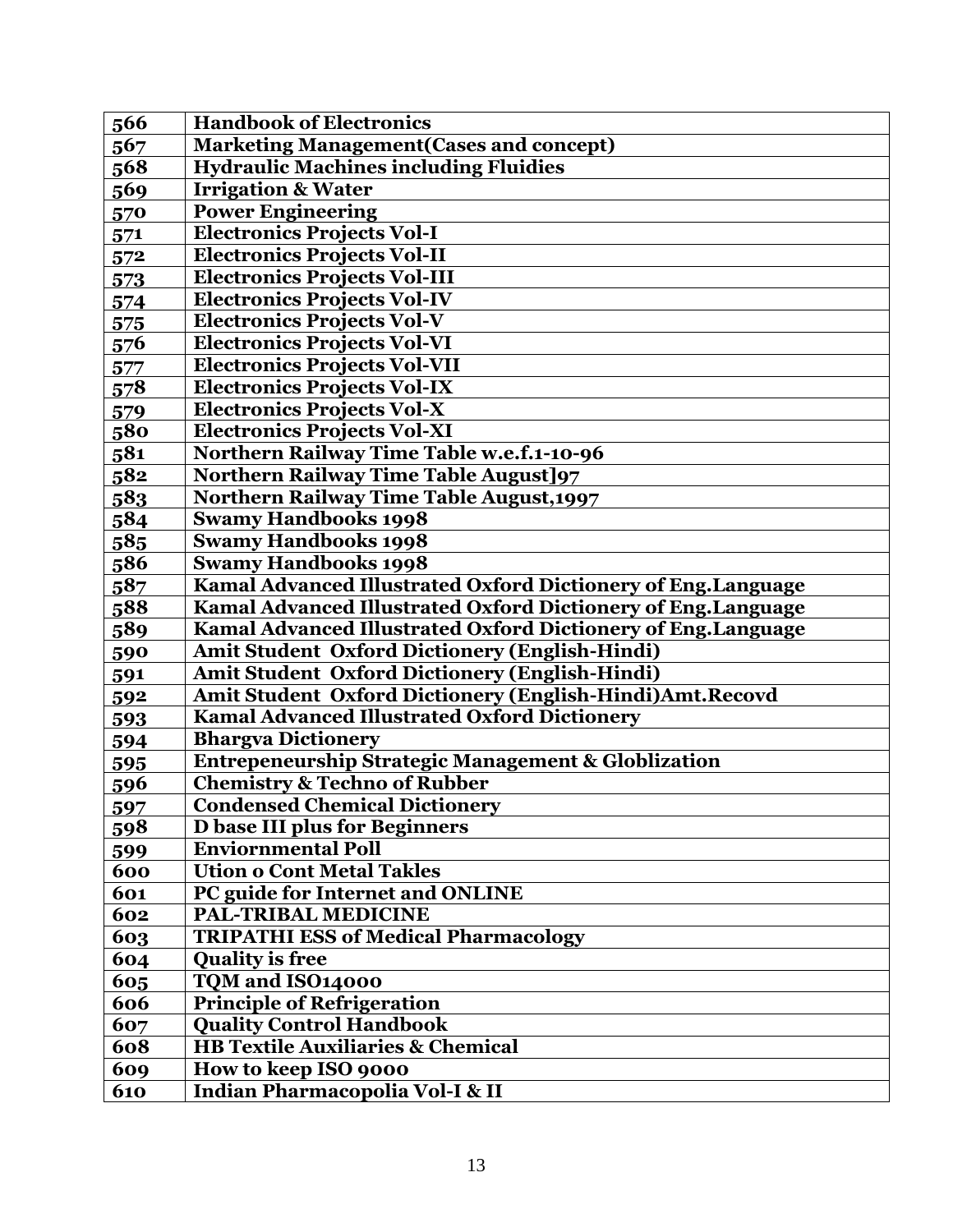| 611 | <b>Press Tools Design &amp; Construction</b>                 |
|-----|--------------------------------------------------------------|
| 612 | <b>Labour &amp; Industrial Laws</b>                          |
| 613 | <b>Compendium of Order for Civil Service Employees</b>       |
| 614 | F.R.S.R. part-II TA                                          |
| 615 | <b>Compendium of Orders for Pensioners</b>                   |
| 616 | <b>References for Cental Govt. Employee 2 Nos</b>            |
| 617 | F.R.S.R. Part-I General Rules                                |
| 618 | <b>Pension Compilation</b>                                   |
| 619 | <b>Handbook of Disciplinery Authorities</b>                  |
| 620 | <b>Export Marketing</b>                                      |
| 621 | <b>Commentary on the CCS CCA rules</b>                       |
| 622 | <b>Presenting Officers &amp; Defence</b>                     |
| 623 | <b>Internet for Dummies</b>                                  |
| 624 | Rules & Law of Supersion, Re-instatement & C                 |
| 625 | <b>Rubber Chemical &amp; Processing Industries</b>           |
| 626 | Survey of Indian Idustry 1998-Vol-I & II                     |
| 627 | <b>Central Administrative Tribunal</b>                       |
| 628 | New Import Export Policy & Handbook of procedure             |
|     | Vol-I, II, & III                                             |
| 629 | <b>Introduction to Conduct Discipline &amp; Appeal Rules</b> |
| 630 | <b>Colleges &amp; Professional Institutes in Delhi</b>       |
| 631 | <b>Establishment and Administration</b>                      |
| 632 | <b>Employment opportunities for graduates</b>                |
| 633 | <b>Railway Time Table</b>                                    |
| 634 | <b>Childen Education allowance</b>                           |
| 635 | Power Metallurgy and related high temperature material       |
| 636 | How to set up your own successful SSI                        |
| 637 | District haberatory practice in tropied countries part-I     |
| 638 | Quantitative analysis of Drugs in Pharmaceutical Formulation |
| 639 | Frig-Auto CAD2000 No. Experience required                    |
| 640 | <b>Financial Management test &amp; problems</b>              |
| 641 | <b>Singh-Mechanical and Pharmaceutical Chemistry</b>         |
| 642 | <b>Ceutical Chemistry</b>                                    |
| 643 | <b>Fowler-Electricity-Principles and Applications</b>        |
| 644 | <b>Gupta, A course in Electrical Tehenology</b>              |
| 645 | <b>Godker AT/B of Medical Laboratory Technology</b>          |
| 646 | <b>Vogel's T/B of Quantitative</b>                           |
| 647 | <b>Chemical analysis 12-25</b>                               |
| 648 | <b>Chandra Rubber and Plastic waste</b>                      |
| 649 | <b>Chandra Rubber and Plastic Technology</b>                 |
| 650 | Let us C by Knetker                                          |
| 651 | Small Scale industries kaise lagai (H)                       |
| 652 | <b>Metalled waste water Engg/Treatment</b>                   |
| 653 | Handbook on Printing & Packaging machinery manufactorer      |
| 654 | <b>Modern Backery Industries</b>                             |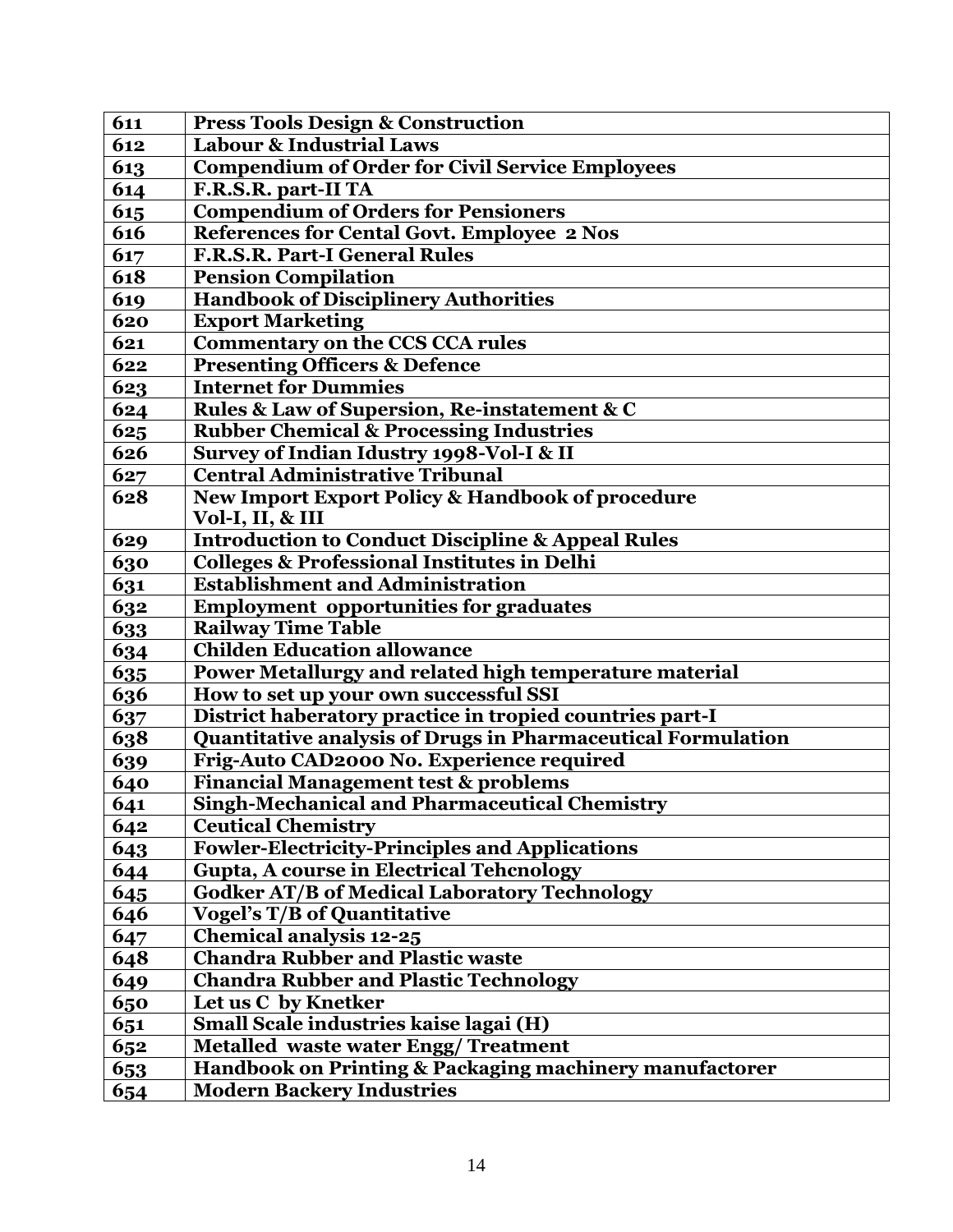| 655 | <b>Aggarwal Start your own Export business</b>                                        |
|-----|---------------------------------------------------------------------------------------|
| 656 | <b>Electronics project Vol-15</b>                                                     |
| 656 | <b>Ho the Internet works</b>                                                          |
| 657 | <b>Technology of Portland</b>                                                         |
| 658 | A T/B of Engineering Chemistry                                                        |
| 659 | <b>Chandra-Design of Steel Stucture</b>                                               |
| 660 | <b>Gupta Elements of Fuels Furnance and Ref.</b>                                      |
| 661 | <b>Hill Industial Marketing</b>                                                       |
| 662 | Davar Solemanship and publicity                                                       |
| 663 | <b>Ahuja-Production Management</b>                                                    |
| 664 | <b>Handbook of Confectionery</b>                                                      |
| 665 | <b>Nagpal-Machine Tool Engineering</b>                                                |
| 666 | <b>Jain-Gas Turbine Theory and Jet Proplation</b>                                     |
| 667 | Mehta-Paneer all the way                                                              |
| 668 | <b>Medical Attendance</b>                                                             |
| 669 | Let us $C++$                                                                          |
| 670 | <b>H.B.on Energy audits and Management</b>                                            |
| 671 | <b>Marketing Management-chatterjee</b>                                                |
| 672 | <b>E-Business with Net commerce</b>                                                   |
| 673 | Market Management                                                                     |
| 674 | <b>World of Internet</b>                                                              |
| 675 | <b>Concise Oxford Dictionery</b>                                                      |
| 676 | <b>Advance Learner Dictionery</b>                                                     |
| 677 | अंग्रेंजी हिंदी शब्दकोश फादर बुल्के                                                   |
| 678 | <b>Marketing Management</b>                                                           |
| 679 | <b>Personnel Management</b>                                                           |
| 680 | $C++$                                                                                 |
| 681 | <b>Financial Management</b>                                                           |
| 682 | <b>Office Professional</b>                                                            |
| 683 | Ofice 97                                                                              |
| 684 | <b>The Internet</b>                                                                   |
| 685 | अंग्रेंजी हिंदी शब्दकोश                                                               |
| 686 | <b>General Provident Fund Rule</b>                                                    |
| 687 | <b>General Financial Rule</b>                                                         |
| 688 | <b>CCS-Pension Rules</b>                                                              |
| 689 | <b>Group Insurance Scheme</b>                                                         |
| 690 | Swamy'sHandbook-2001                                                                  |
| 691 | <b>Pension Rules made easy</b>                                                        |
| 692 | <b>FRSR Sevice rules</b>                                                              |
| 693 | <b>Master Manual DDOs part-I</b>                                                      |
| 694 | <b>Master Manual DDOs part-II Establishment</b>                                       |
| 695 | IS:1885(Part-38) 1993                                                                 |
| 696 | Projects, Planning, Analysis, Selection, Implementation and review-<br>fourth edition |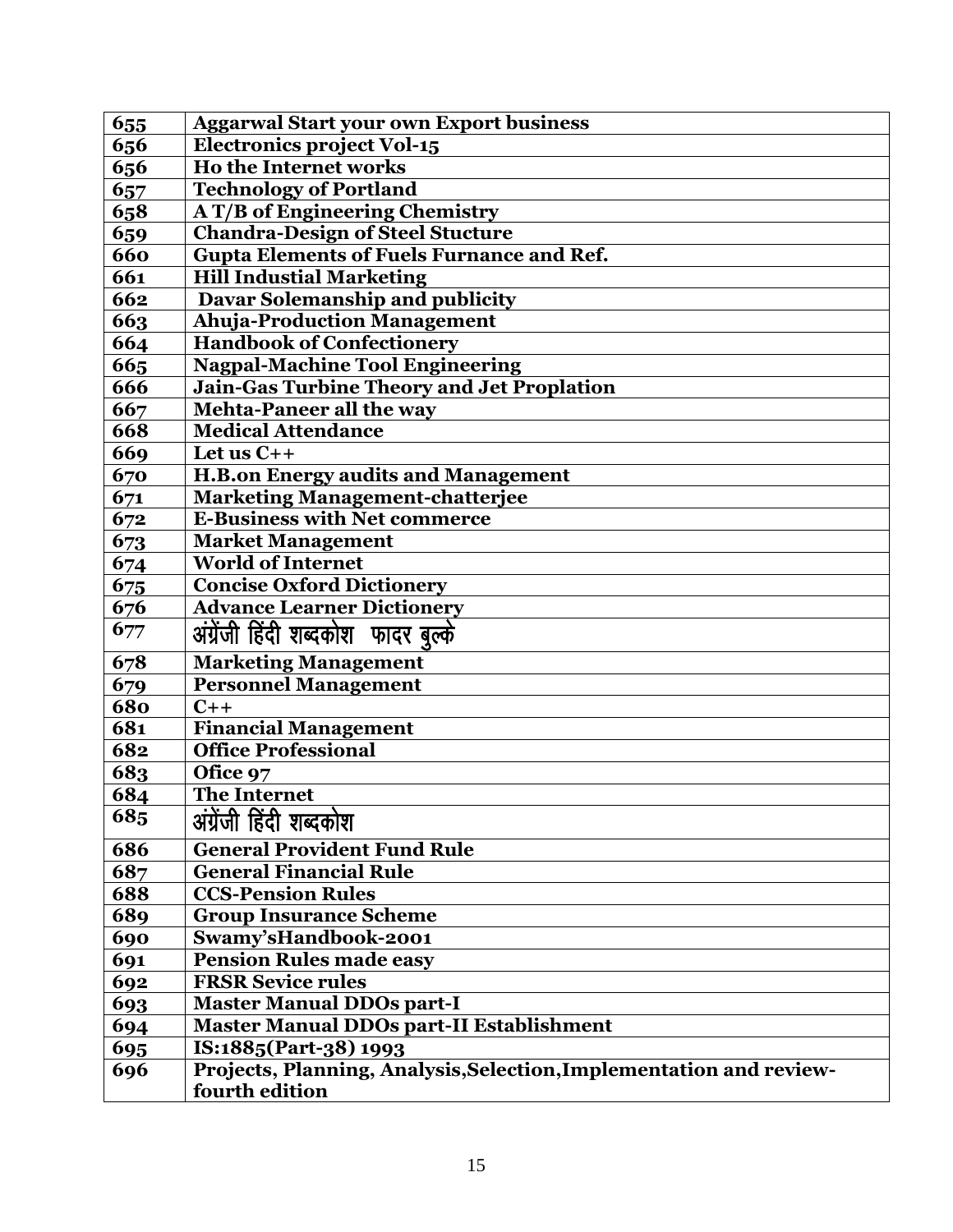| 697        | <b>Machine Tools Design-Handbook</b>                            |
|------------|-----------------------------------------------------------------|
| 698        | Computer Fundamentals-Architecture and Organisation-3rd Edition |
| 699        | <b>Organisational Behaviour 11th Edition</b>                    |
| 700        | <b>Home Beauty Clinic</b>                                       |
| 701        | <b>Air Pollution</b>                                            |
| 702        | Learn Computers in a day                                        |
| 703        | <b>Waste Water Engineering Treatment</b>                        |
| 704        | Developing e-commerce sites                                     |
| 705        | Mastering the Internet (Amt. recovered)                         |
| 706        | <b>Comparative Clothing Construction</b>                        |
| 707        | <b>Modern Technology of Milk Processing and Rixy Products</b>   |
| 708        | <b>Electronics Institute course and jobs</b>                    |
| 709        | <b>Delegation of Financial Powers</b>                           |
| 710        | <b>Swamy Handbook 2003</b>                                      |
| 711        | <b>Swamy Handbook 2003</b>                                      |
| 712        | <b>Swamy Handbook 2002</b>                                      |
| 713        | <b>Swamy Handbook 2002</b>                                      |
| 714        | <b>Integrated Electronics</b>                                   |
| 715        | <b>Wings of fire</b>                                            |
| 716        | The visionery of India                                          |
| 717        | <b>Manorama year Book 2003</b>                                  |
| 718        | <b>Concise Inorganic Chemisty</b>                               |
| 719        | <b>Organic chemistry</b>                                        |
| 720        | <b>Text Book of Physical Chemistry</b>                          |
| 721        | <b>Physical Chemistry</b>                                       |
| 722        | <b>FRSR-I General Rules</b>                                     |
| 723        | DDOs & Head of Offies Part-I] inancial & Accounts               |
| 724        | <b>Fruit Preservation</b>                                       |
| 725        | Handbook of soap, detergents& Glycerin                          |
| 726        | <b>Grease making</b>                                            |
| 727        | Lal kitab                                                       |
| 728        | <b>Encyclopedia of Chemical Technology</b>                      |
| 729        | <b>Profitable Home Industries &amp; Spare time business</b>     |
| 730        | A Fourmalary of Paints & Other coating                          |
| 731        | Technology of paints & varnish & Lacquers                       |
| 732        | The Technology of Food Preservation                             |
| 733        | and book of Pul & Paper industries                              |
| 734        | Hanbook of High Tech plastic projects                           |
| 735        | Chankya Niti                                                    |
| <u>736</u> | <b>Handboo of Food Analysis</b>                                 |
| 737        | The Canning Handbook                                            |
| <u>738</u> | <b>Handbook of Food Industries</b>                              |
| 739        | <b>Computer Ek puran parichay</b>                               |
| 740        | A guide to ISO9000                                              |
| 741        | <b>Fundamentals of Computer Science</b>                         |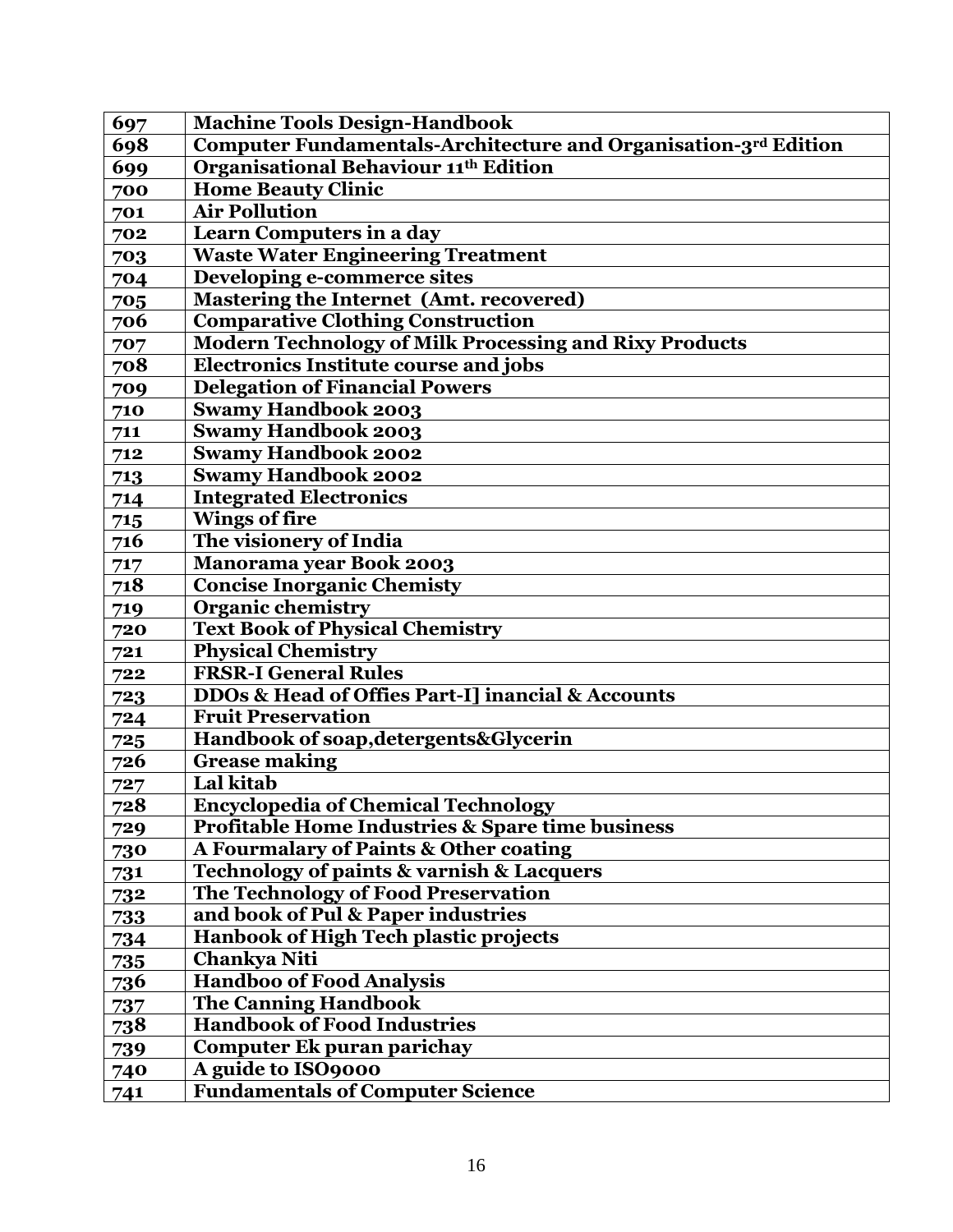| 742        | <b>Management Six Edition</b>                           |
|------------|---------------------------------------------------------|
| 743        | <b>Illustrated Dictionery of Information Technology</b> |
| 744        | <b>Textile Wet Processing &amp; PAT</b>                 |
| 745        | <b>Industrial Wax &amp; Formulation</b>                 |
| <u>746</u> | <b>Handbook of Bakery Products</b>                      |
| 747        | <b>Industrial Lubricants &amp; Grease</b>               |
| 748        | <b>PVC Companding &amp; Processing</b>                  |
| 749        | <b>Proitable Home Industries</b>                        |
| 750        | <b>Aromatic Chemical Perfumes Flavour Technology</b>    |
| 751        | <b>Perfumes Cosmetics Soap Vol-I</b>                    |
| 752        | <b>Perfumes Cosmetics Soap Vol-II</b>                   |
| 753        | <b>Selected Profitable Chemical Industries</b>          |
| 754        | 834 Reserved Small Cottage & Tiny Industry              |
| 755        | <b>Aquapresser</b>                                      |
| <u>756</u> | <b>Financial Management</b>                             |
| 757        | <b>Supreme Concise dictionery</b>                       |
| 758        | <b>Supreme Concise dictionery</b>                       |
| 759        | <b>Marketing Research</b>                               |
| 760        | Sales Management 5th Edition                            |
| 761        | <b>Advertising Management</b>                           |
| 762        | <b>Unemploment Stress</b>                               |
| 763        | <b>Human Resource Management</b>                        |
| 764        | <b>Educational Change</b>                               |
| 765        | <b>How to Develop your PM Skills</b>                    |
| 766        | <b>Project Engineering &amp; Management</b>             |
| 767        | <b>Management Consultancy</b>                           |
| 768        | <b>Industrial Eficiency</b>                             |
| 769        | <b>Production Planning &amp; Inventory Control</b>      |
| 770        | <b>Financial Management</b>                             |
| 771        | <b>Training Technologies Vol-I</b>                      |
| 772        | <b>Training Technologies Vol-II</b>                     |
| 773        | <b>Training Technologies Vol-III</b>                    |
| 774        | <b>Training Technologies Vol-IV</b>                     |
| 775        | <b>Training Technologies Vol-V</b>                      |
| 776        | <b>Training Technologies Vol-VI</b>                     |
| 777        | <b>Training Technologies Vol-VII</b>                    |
| 778        | <b>Training Technologies Vol-VIII</b>                   |
| 779        | <b>Processing of Fruit Vegetable</b>                    |
| 780        | <b>Handbook of Food Processing Agroboard Projects</b>   |
| 781        | <b>Children Education Assistance</b>                    |
| 782        | <b>Trains at a glance</b>                               |
| 783        | <b>Central Administrative Tribunal</b>                  |
| 784        | <b>FRSR-V HRA &amp; CCA</b>                             |
| 785        | <b>Leave Travel Cencession rules</b>                    |
| 786        | <b>Delegation oFinancial Powers</b>                     |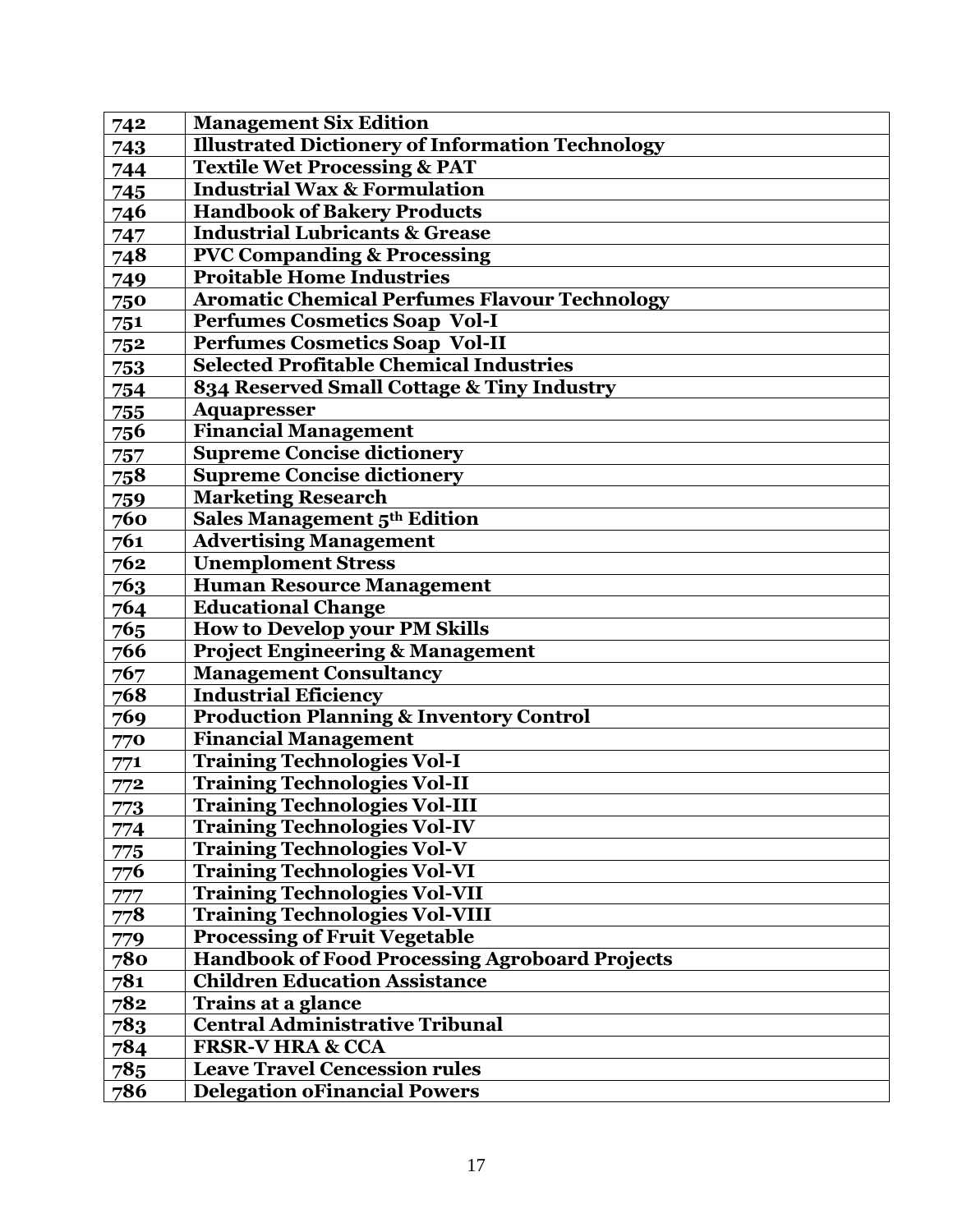| 787 | <b>Pension Compilation</b>                           |
|-----|------------------------------------------------------|
| 788 | <b>Receipts &amp; Payment Rules</b>                  |
| 789 | <b>Staf Car Rules</b>                                |
| 790 | Uniforms for Group C & D employees                   |
| 791 | <b>FRSR-III Leave rule</b>                           |
| 792 | <b>Medical Attendance Rules</b>                      |
| 793 | CCS, CCA rules                                       |
| 794 | <b>Conduct Rules</b>                                 |
| 795 | TA rules made easy                                   |
| 796 | <b>Swamy's Handbook-2004</b>                         |
| 797 | <b>Swamy's Handbook-2004</b>                         |
| 798 | <b>Income Tax on salaries</b>                        |
| 799 | <b>Manual on disciplinary proceedings</b>            |
| 800 | Manual on Establishment & Admn.                      |
| 801 | <b>Exhibitor Catalogue</b>                           |
| 802 | <b>Auto car India</b>                                |
| 803 | <b>Accounting &amp; Finance IInd Edition</b>         |
| 804 | The Indian Electricity Rules 1956                    |
| 805 | The Consumer Protection Act, 1986                    |
| 806 | Renewable Energy Source & Their Enviornmental Impant |
| 807 | <b>Labour Law</b>                                    |
| 808 | <b>Patents Trade Marks Copyright Design</b>          |
| 809 | <b>Mastering Global Business</b>                     |
| 810 | <b>Public Utility Services Under C.P.Act</b>         |
| 811 | <b>Renewable Energy Technologies</b>                 |
| 812 | <b>Biotechnology for Waste Waterpaper treatment</b>  |
| 813 | <b>India-2004</b>                                    |
| 814 | India-2004                                           |
| 815 | <b>Bhargava Dictionary</b>                           |
| 816 | Popular Dictionary                                   |
| 817 | <b>Rapidex English Speaking Course</b>               |
| 818 | <b>BIS Catelogue-2003</b>                            |
| 819 | SP:30 1984 National Electric Code                    |
| 820 | SP:48 1991 Testing of Electric Iron                  |
| 821 | IS:7752(1)Low & Medium Supply voltage                |
| 822 | IS:6175(2) Screwing Taps                             |
| 823 | NR Tie table Sept.2004                               |
| 824 | Trains ata glance Sept. 2004 to June 2005            |
| 825 | Swamy's Handbook-2005                                |
| 826 | <b>Energy Auditing made simple</b>                   |
| 827 | Light right                                          |
| 828 | <b>FRSR-I, General Rules</b>                         |
| 829 | <b>GeneralFinancial Rules</b>                        |
| 830 | <b>Delegation of Financial Power Rules</b>           |
| 831 | <b>FRSRII, TA rules</b>                              |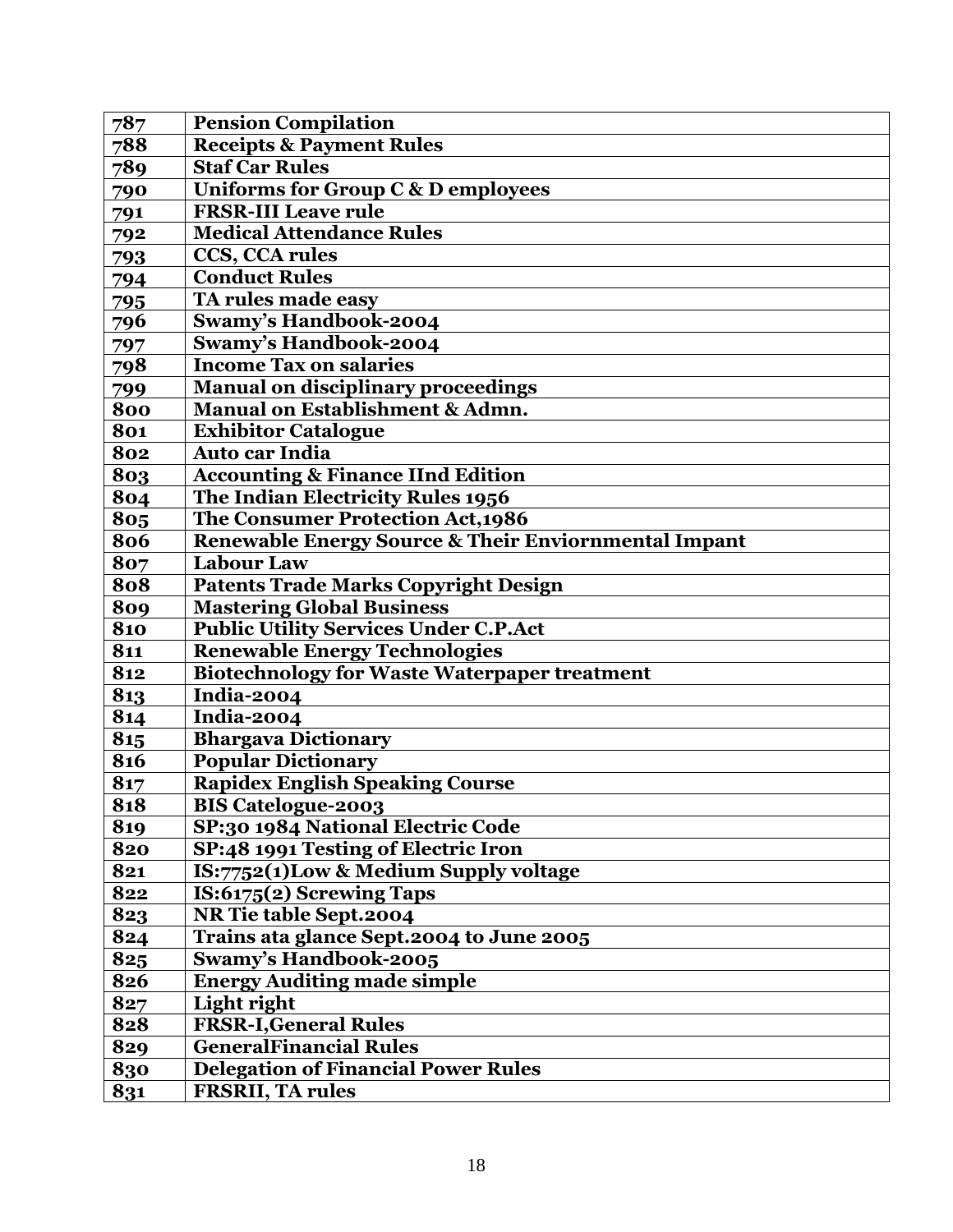| 832 | <b>CGA-Receipt &amp; payments rules</b>                |
|-----|--------------------------------------------------------|
| 833 | <b>Seniority &amp; Promotions</b>                      |
| 834 | <b>FRSR-III Leave rules</b>                            |
| 835 | <b>Medical Attendance Rules</b>                        |
| 836 | <b>List of Medicines</b>                               |
| 837 | <b>Swamy's Handbook 2005</b>                           |
| 838 | CCS, CCA rules                                         |
| 839 | Prcis & Draft made easy                                |
| 840 | <b>Establishment &amp; Administration</b>              |
| 841 | <b>Retirement benefits for CGEs</b>                    |
| 842 | Master manual for DDO's part-I Finance & Accounts      |
| 843 | <b>Entrepreneural Development</b>                      |
| 844 | <b>Entrepreneurship Thory &amp; practice</b>           |
| 845 | <b>Modern Concept of Biotechnology</b>                 |
| 846 | An introduction to Fungi                               |
| 847 | A Textbook of ungi Becteria Becteria amd Virusus       |
| 848 | <b>Warehouse Management &amp; Inventory Control</b>    |
| 849 | <b>India-2005</b>                                      |
| 850 | <b>Implementing ISO9001:2000</b>                       |
| 851 | <b>Marketing Management</b>                            |
| 852 | Biotechnology&An Introduction                          |
| 853 | <b>Marketing successfully</b>                          |
| 854 | <b>Fiscal Policy and Resource Mobilisation</b>         |
| 855 | Jayaparkash Narayan-Sarvodaya to total revolution      |
| 856 | <b>Entepreneurship &amp; Small Scale Industries</b>    |
| 857 | <b>Jawaharlal Nehru</b>                                |
| 858 | <b>Enviornmental Pollution &amp; Protection</b>        |
| 859 | <b>Planning &amp; Employment Trends in India</b>       |
| 860 | <b>Energy &amp; Energy Resource Management</b>         |
| 861 | The Art of Effective Setting                           |
| 862 | Ram Manoha Lohia and Socialism in India                |
| 863 | <b>Human Resources Development</b>                     |
| 864 | <b>Mohandass Karamchand Gandhi</b>                     |
| 865 | <b>Ram Manohar Lohia</b>                               |
| 866 | <b>Entrepreneurship &amp; Small Business Managemnt</b> |
| 867 | <b>Industrial Developmnt Capacity Utilization</b>      |
| 868 | Jayaparkash Narayan Dynamic of Socialism               |
| 869 | Jayaparkash Narayan-A Biography                        |
| 870 | <b>Total Quality Management in Small Business</b>      |
| 871 | <b>India-2005</b>                                      |
| 872 | <b>Managing Creativity</b>                             |
| 873 | <b>Reinventing Influence</b>                           |
| 874 | The Employer Liability Act, 1938                       |
| 875 | Th Dock Workers (Regulation of Employment Act)         |
| 876 | the Electricity Act 2003                               |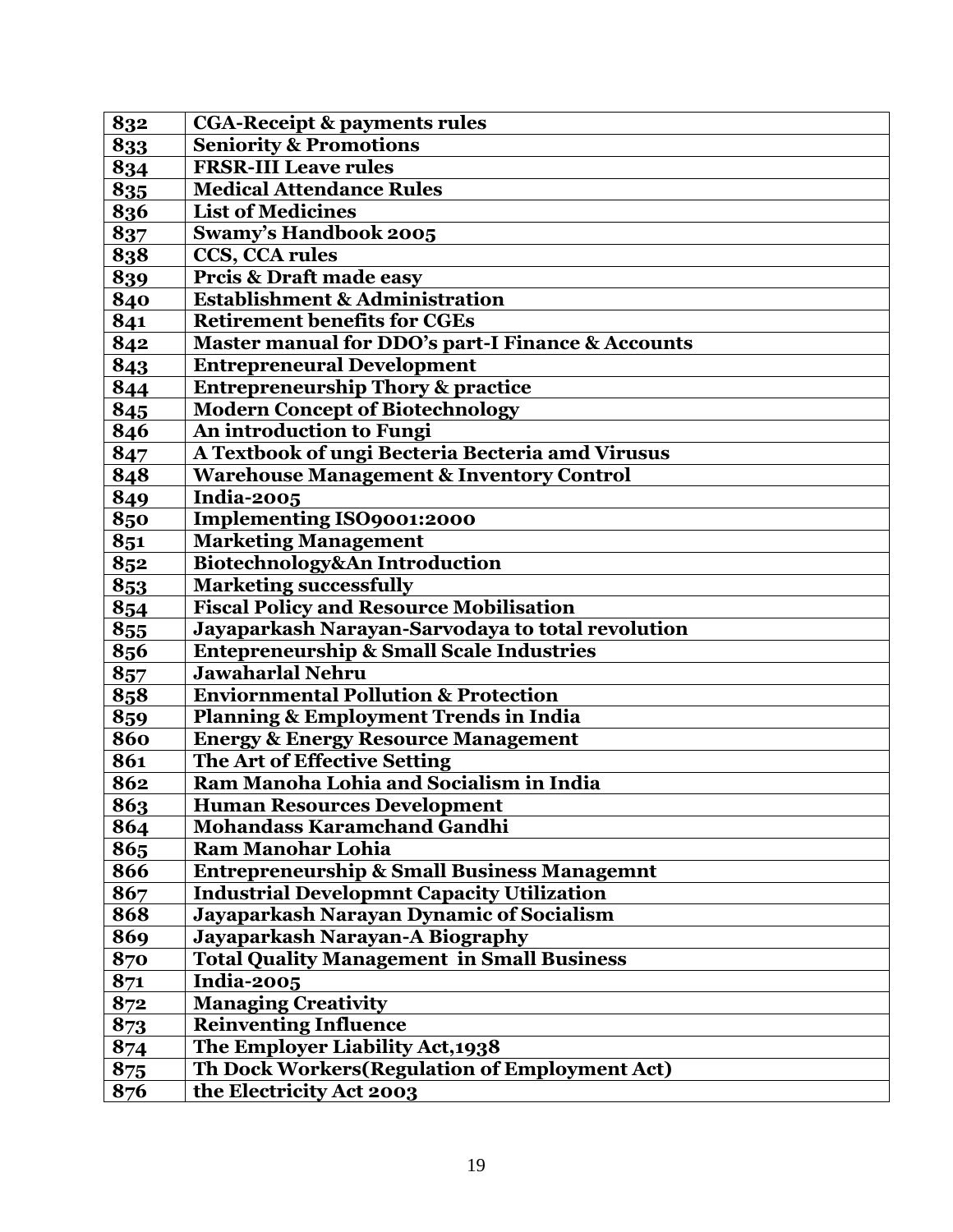| 877 | The Enviornment (Protection) Act, 1986                         |
|-----|----------------------------------------------------------------|
| 878 | The Industrial disputes Act 1947                               |
| 879 | The fatal Accident Act, 1855                                   |
| 880 | The Factories Act, 1948                                        |
| 881 | <b>Technology of Indian Milk Products</b>                      |
| 882 | <b>Fundamental of Electrical Engineering &amp; Electronics</b> |
| 883 | <b>Lata Cutting &amp; Tailoring</b>                            |
| 884 | Homeopathic Material Medica & Repertory                        |
| 885 | <b>Mobile Phone Circuits 6</b>                                 |
| 886 | Once a Customer always a customer                              |
| 887 | What Employers want but business school donot teach            |
| 888 | The sales peson's handbook                                     |
| 889 | Be a great sales person                                        |
| 890 | <b>Markting (Key to business success today)</b>                |
| 891 | <b>Understanding Management</b>                                |
| 892 | <b>Profitable Customer Relationship</b>                        |
| 893 | <b>Rapid business growth</b>                                   |
| 894 | The art of Public Relations                                    |
| 895 | The Art of building a Brand                                    |
| 896 | <b>Creative Marketing Communications</b>                       |
| 897 | <b>The Art of Retail</b>                                       |
| 898 | The Art of advertising                                         |
| 899 | 109 ways of getting to the top                                 |
| 900 | How to Improve your negotiation skills                         |
| 901 | <b>Business Mantras</b>                                        |
| 902 | Five point someone                                             |
| 903 | The Complete guide to memory mastery                           |
| 904 | 201 Ideas Network Marketing                                    |
| 905 | <b>India 2005</b>                                              |
| 906 | <b>Body Language</b>                                           |
| 907 | <b>AMA Handbook for successful selling</b>                     |
| 908 | 50 Powerful Ideas                                              |
| 909 | A passion or excellence                                        |
| 910 | <b>Leadership &amp; Motivation</b>                             |
| 911 | <b>Business Maharajas</b>                                      |
| 912 | Leadership                                                     |
| 913 | <b>Time Management</b>                                         |
| 914 | <b>Stress Management</b>                                       |
| 915 | <b>Managing Concentration</b>                                  |
| 916 | <b>Managing Creativity</b>                                     |
| 917 | <b>Managing time</b>                                           |
| 918 | <b>Managing Motivation</b>                                     |
| 919 | <b>Managing Confidence</b>                                     |
| 920 | <b>Managing Communication</b>                                  |
| 921 | <b>Effective Innovation</b>                                    |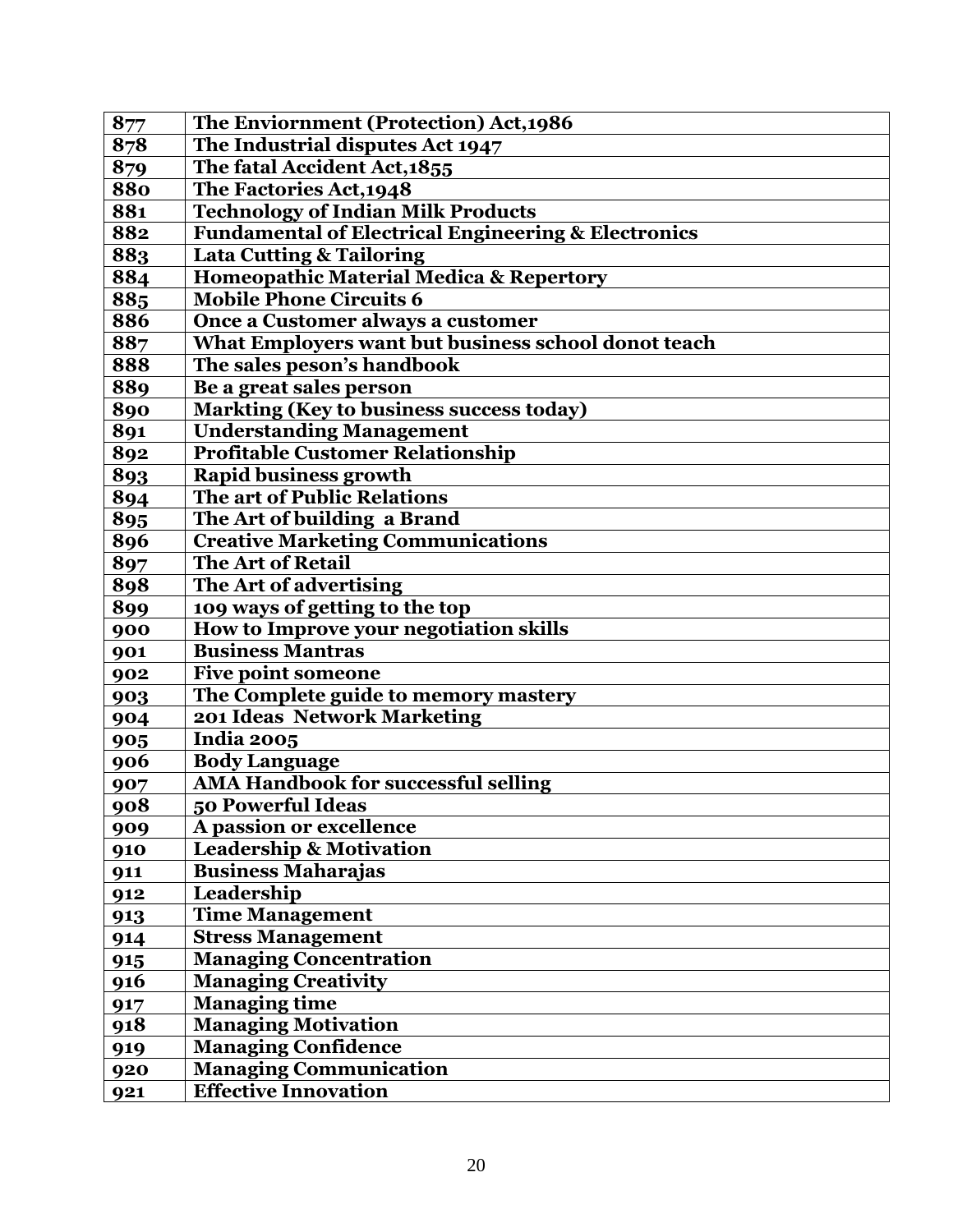| 922 | <b>Advertising Karna</b>                                                      |
|-----|-------------------------------------------------------------------------------|
| 923 | <b>Customer Relationship Management</b>                                       |
| 924 | <b>Direct Marketing</b>                                                       |
| 925 | Outreaching India 70 %                                                        |
| 926 | <b>Image Management</b>                                                       |
| 927 | <b>Personalit Development</b>                                                 |
| 928 | How to sell your way through life                                             |
| 929 | Developing the Leader within you                                              |
| 930 | <b>Shahnaz Hussain Beauty Book</b>                                            |
| 931 | <b>Creating Customer</b>                                                      |
| 932 | <b>Excellence in Management</b>                                               |
| 933 | <b>Perect Management</b>                                                      |
| 934 | IS1885 PT 32                                                                  |
| 935 | <b>Swamy Handbook 2006</b>                                                    |
| 936 | The Registration Act 1908                                                     |
| 937 | <b>Strategic Management-IIIrd Edition</b>                                     |
| 938 | <b>Business Policy &amp; Strategic management</b>                             |
| 939 | <b>Working Capital Management Text &amp; Cases</b>                            |
| 940 | <b>Indian Financial System</b>                                                |
| 941 | <b>Indian Financial System</b>                                                |
| 942 | <b>Export, What, where, how</b>                                               |
| 943 | <b>Security Analysis and portfolio Management</b>                             |
| 944 | Forign Trade Policy & Handbook of pocedure 2004-09 Vol-I                      |
| 945 | <b>Investment Principles &amp; Tchniques</b>                                  |
| 946 | <b>Companies Act part-I 1 to 204</b>                                          |
| 947 | Companies Act part-II 205 to 483                                              |
| 948 | Companies Act part-III 484 to end                                             |
| 949 | Companies Act App.I 1 to 150                                                  |
| 950 | <b>Companies Act App. 151 to 255</b>                                          |
| 951 | Companies Act App.II & III 256 to 326                                         |
| 952 | <b>International Marketing Management</b>                                     |
| 953 | <b>Income Tax on salaries</b>                                                 |
| 954 | Directory of BIOTECHNOLOGY Industries and Instituion in India-5 <sup>th</sup> |
|     | <b>Edition</b>                                                                |
| 955 | <b>List of Medicines</b>                                                      |
| 956 | Supplement to List of Medicines 3rd Edition-2006                              |
| 957 | <b>State Instruments for Cluster Development Handbook</b>                     |
| 958 | <b>Oxford Compandiu of English Dictionery</b>                                 |
| 959 | <b>Synthetic Dyes</b>                                                         |
| 960 | <b>Synthetic Drugs</b>                                                        |
| 961 | A Handbook o Analytical Inorganic Chemistry                                   |
| 962 | <b>Gas Chromatography</b>                                                     |
| 963 | <b>Gas Chromatography</b>                                                     |
| 964 | <b>Fashion Technology Today &amp; tomorrow</b>                                |
|     |                                                                               |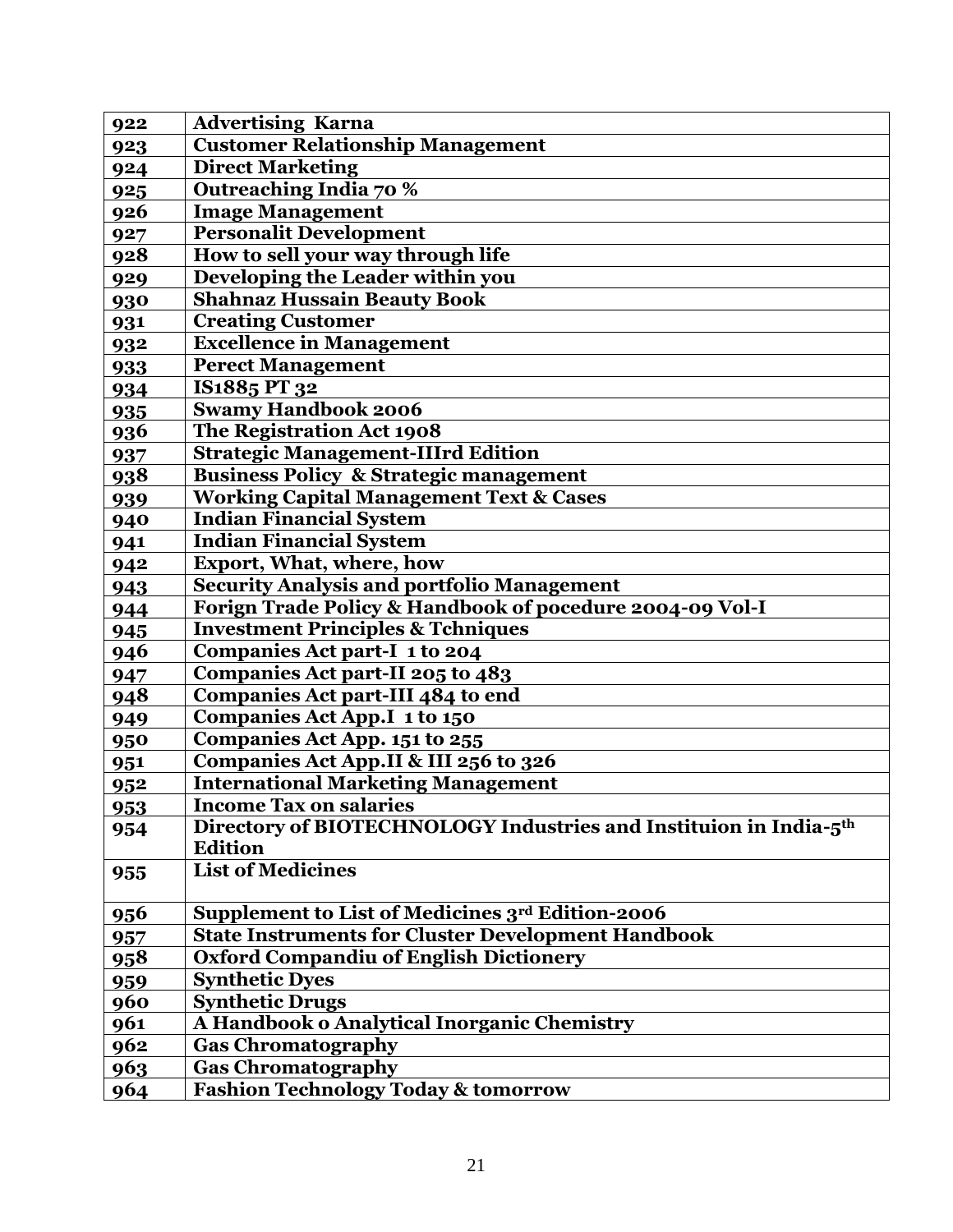| 965  | <b>CHROMATOGRAPHY</b>                                                     |
|------|---------------------------------------------------------------------------|
| 966  | <b>Agro Technoog Transform Programme</b>                                  |
| 967  | <b>Prospectus &amp; Problem of Brick Industry</b>                         |
| 968  | <b>Post Disaster Management of Super Cyclone</b>                          |
| 969  | Oil Industry in India                                                     |
| 970  | <b>Information Technology &amp; Management</b>                            |
| 971  | A Handbook of Chemical Analysis                                           |
| 972  | <b>Enviornmental Economics</b>                                            |
| 973  | <b>WTO after CANCUN</b>                                                   |
| 974  | <b>Agriculture Food Security Nutrition and Health in North East India</b> |
| 975  | <b>Production &amp; Marketing of Oranges</b>                              |
| 976  | <b>Popular Exford Dictionary</b>                                          |
| 977  | <b>Bhargava's Dictionary</b>                                              |
| 978  | <b>Ready Recknor CCS Revised</b>                                          |
| 979  | <b>ISI Specification for Concrete Masonry Unit</b>                        |
| 980  | <b>ISI Concrete Masonry Unit Specification</b>                            |
| 981  | ISI PRECAST CONCRETE BLOCKS FOR PAVING-SPECIFICATION                      |
| 982  | G-Micre, Small/Medium Enterprise-2008                                     |
| 983  | <b>O-Henry</b>                                                            |
| 984  | <b>Swamy Handbook CGS-2009</b>                                            |
| 985  | <b>Swamy Handbook CGS-2009</b>                                            |
| 986  | <b>Swamy Handbook CGS-2009</b>                                            |
| 987  | <b>Swamy Handbook CGS-2009</b>                                            |
| 988  | <b>Disciplinery Proceedings</b>                                           |
| 989  | <b>FRSR-Part-IGeneral Rules</b>                                           |
| 990  | <b>FRSR-Part-IGeneral Rules</b>                                           |
| 991  | <b>Leave Travel Concession Rules</b>                                      |
| 992  | <b>Swamy's Pension Compilation CCS Pension Rules</b>                      |
| 993  | <b>FRSR-Part-II TA rules</b>                                              |
| 994  | <b>FRSR-Part-II TA rules</b>                                              |
| 995  | <b>FRSR-Part-III LeaveRules</b>                                           |
| 996  | <b>FRSR-Part-III LeaveRules</b>                                           |
| 997  | <b>CCS(CCA)</b> Rules                                                     |
| 998  | <b>CCS(CCA)</b> Rules                                                     |
| 999  | <b>TA Rules made easy</b>                                                 |
| 1000 | Swamy's Manual on Establishment & Administration                          |
| 1001 | <b>Swamy's Manual on Establishment &amp; Administration</b>               |
| 1002 | <b>Master Manual for DDO's Part-II</b>                                    |
| 1003 | <b>Master Manual for DDO's Part-II</b>                                    |
| 1004 | <b>Master Manual for DDO's Part-II</b>                                    |
| 1005 | <b>Master Manual for DDO's Part-II</b>                                    |
| 1006 | <b>Supplement to FRSR Part-I</b>                                          |
| 1007 | <b>Supplement to FRSR Part-I</b>                                          |
| 1008 | Supplement to S-7 part-I                                                  |
| 1009 | <b>Supplement to FRSR Part-I</b>                                          |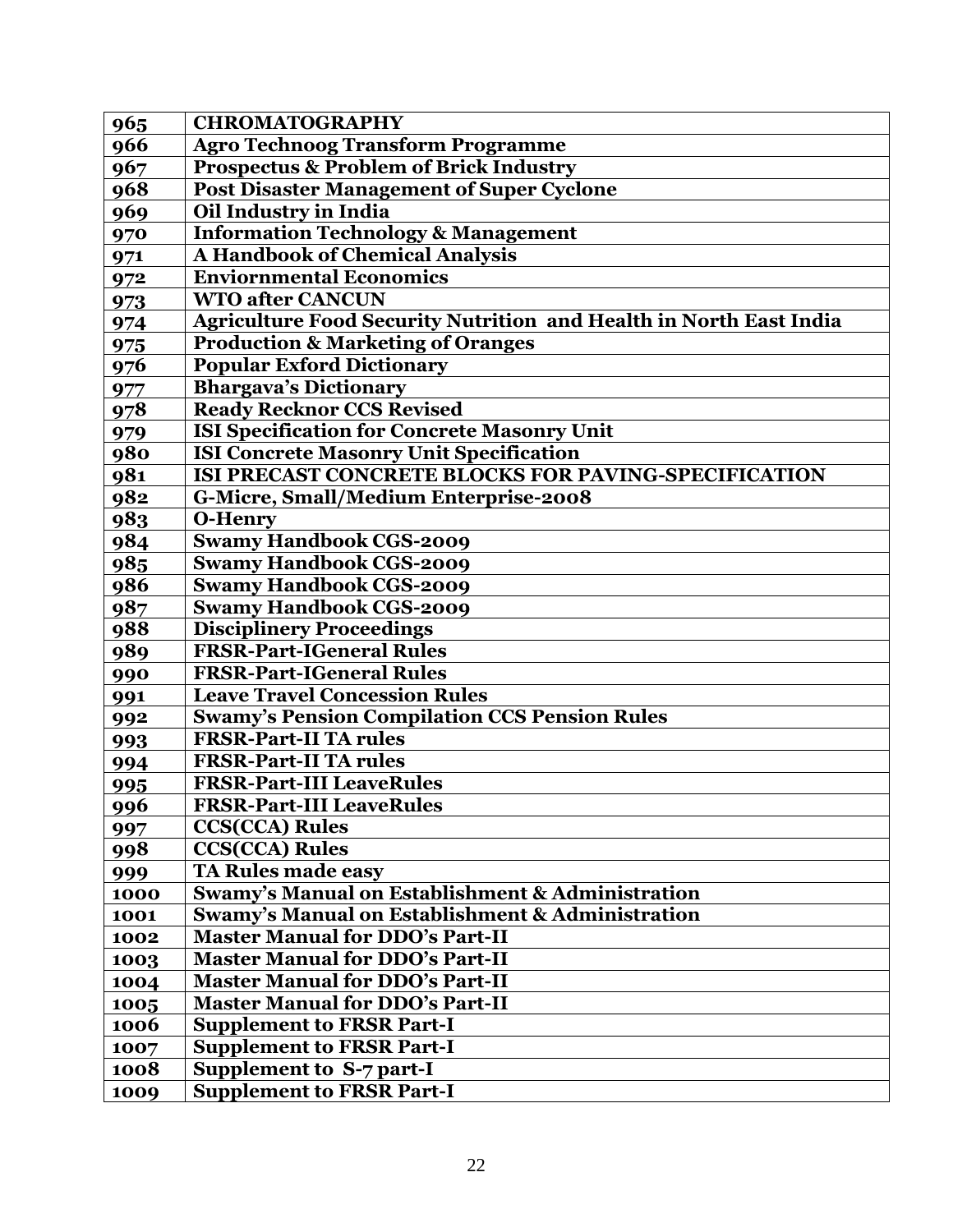| 1010 | <b>Art of Interview</b>                                     |
|------|-------------------------------------------------------------|
| 1011 | How to get what you want                                    |
| 1012 | <b>My Experience with truth</b>                             |
| 1013 | Three in One knowledge series-I                             |
| 1014 | <b>Investing for beginners</b>                              |
| 1015 | <b>Shahnaz Hussain Beauty Book</b>                          |
| 1016 | <b>Great Women's Great Speeches</b>                         |
| 1017 | <b>Sarita</b>                                               |
| 1018 | <b>Swamy's Compilation of Medical Attendance Rules 2009</b> |
| 1019 | <b>Medical Attendance Rules 1940</b>                        |
| 1020 | <b>Modern Bakery Vol-II</b>                                 |
| 1021 | <b>FRSR-part-1 General Rules</b>                            |
| 1022 | <b>FRSR-part-1 General Rules</b>                            |
| 1023 | <b>Leave Travel Concession Rules</b>                        |
| 1024 | <b>Leave Travel Concession Rules</b>                        |
| 1025 | <b>General Financial Rules</b>                              |
| 1026 | <b>General Financial Rules</b>                              |
| 1027 | <b>CCS Commutation of Pension</b>                           |
| 1028 | <b>CCS Commutation of Pension</b>                           |
| 1029 | <b>CCS Extraordinary Pension Rules</b>                      |
| 1030 | <b>CCS Extraordinary Pension Rules</b>                      |
| 1031 | <b>FRSR Part-11 TA Rules</b>                                |
| 1032 | <b>FRSR Part-11 TA Rules</b>                                |
| 1033 | <b>Seniority &amp; Promotion</b>                            |
| 1034 | Swamy's Handbook for CGS 2010                               |
| 1035 | <b>Swamy's Handbook for CGS 2010</b>                        |
| 1036 | <b>Swamy's Handbook for CGS 2010</b>                        |
| 1037 | <b>Swamy's Handbook for CGS 2010</b>                        |
| 1038 | <b>Swamy's Handbook for CGS 2010</b>                        |
| 1039 | <b>Precis &amp; Draft made easy</b>                         |
| 1040 | <b>Precis &amp; Draft made easy</b>                         |
| 1041 | <b>Master Guide to FR&amp;SR</b>                            |
| 1042 | <b>Master Guide to FR&amp;SR</b>                            |
| 1043 | <b>Incometax on salaries</b>                                |
| 1044 | <b>Income tax on salaries</b>                               |
| 1045 | Swamy's Manual on Estt. & Administration                    |
| 1046 | <b>Swamy's Manual on Estt. &amp; Administration</b>         |
| 1047 | <b>System for Dyns</b>                                      |
| 1048 | <b>The Reality Behind</b>                                   |
| 1049 | <b>Swamy's Compilaion of House Building Advance Rules</b>   |
| 1050 | <b>Swamy's Compilaion of Group Insurance Scheme.</b>        |
| 1051 | The Oxford Compendium o English 1 to 3                      |
| 1052 | Text Book of Scientific Hindu Astrology 1                   |
| 1053 | Text Book of Scientific Hindu Astrology 2                   |
| 1054 | The best of Akbar Birbal                                    |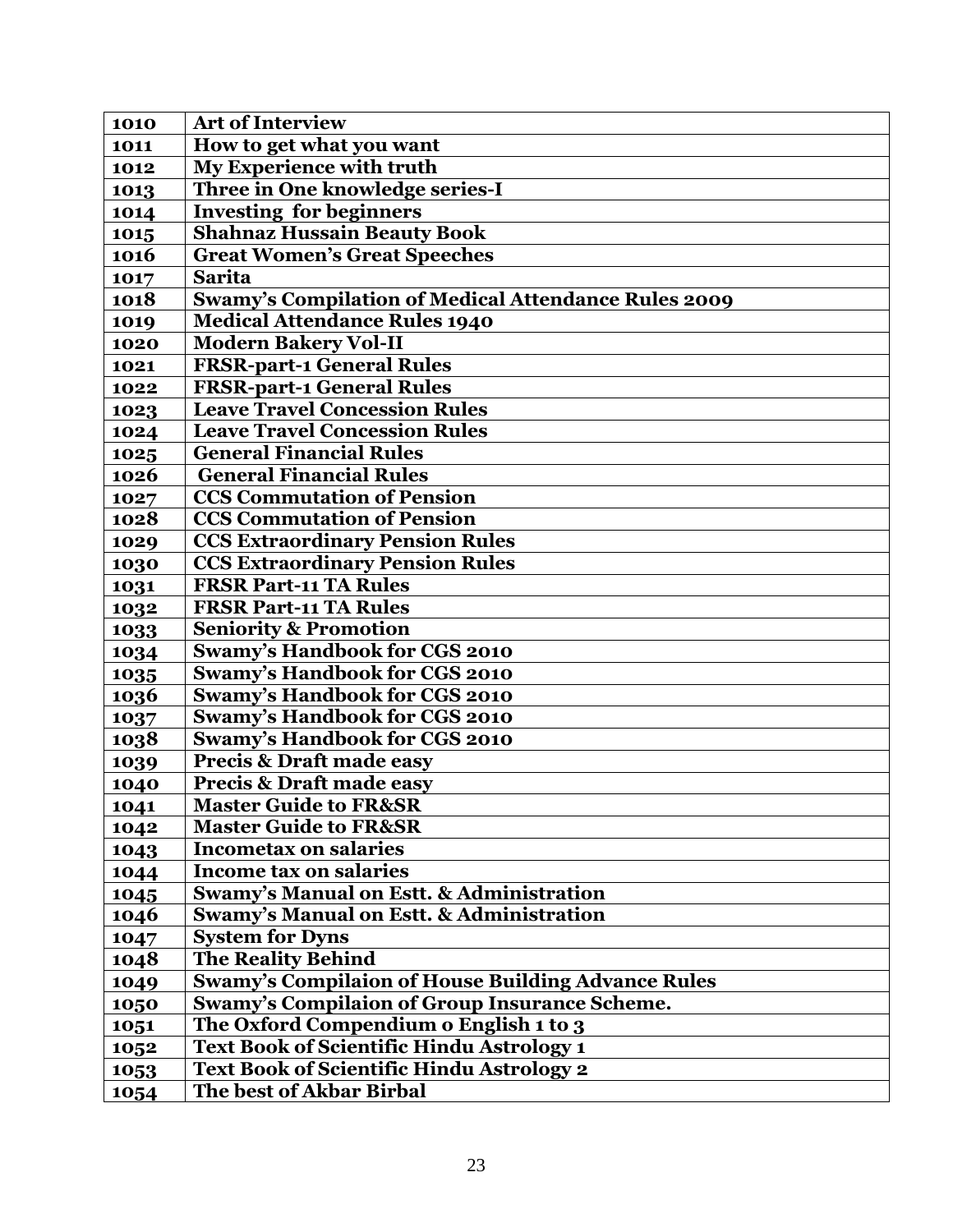| 1055 | The best of Sheikh Chilli                       |
|------|-------------------------------------------------|
| 1056 | <b>The best of Moral Stories</b>                |
| 1057 | The best of Jataka Tales                        |
| 1058 | The best of Panchtantra                         |
| 1059 | <b>General Provident Fund</b>                   |
| 1060 | <b>Children Educaton Assistance</b>             |
| 1061 | <b>House Building Advance Rule</b>              |
| 1062 | <b>Staff Car Rules</b>                          |
| 1063 | Uniform for Group C & D                         |
| 1064 | <b>FRSR PartIII Leave Rule</b>                  |
| 1065 | <b>Swamy, New Pension Rules</b>                 |
| 1066 | <b>Swamy Comp. CCS Revised Pay Rules</b>        |
| 1067 | <b>TA Rules made easy</b>                       |
| 1068 | <b>Swamy Handbook for CGS 2011</b>              |
| 1069 | $-do-$                                          |
| 1070 | $-do-$                                          |
| 1071 | -do-                                            |
| 1072 | $-do-$                                          |
| 1073 | $-do-$                                          |
| 1074 | -do-                                            |
| 1075 | $-do-$                                          |
| 1076 | <b>Pension Rule made Easy</b>                   |
| 1077 | <b>Swamy Interpretation on</b>                  |
| 1078 | <b>Master Manual for DDO Part-I</b>             |
| 1079 | <b>Master Manual for DDO Part-II</b>            |
| 1080 | <b>Special Holiday in India</b>                 |
| 1081 | <b>Persuasive Manager</b>                       |
| 1082 | <b>Business &amp; IPR</b>                       |
| 1083 | <b>Smart Work pay</b>                           |
| 1084 | <b>Focus on dreams</b>                          |
| 1085 | <b>Passion for excellence</b>                   |
| 1086 | great Idea in Management                        |
| 1087 | <b>Selling anything to anyone</b>               |
| 1088 | <b>Excellent in Management</b>                  |
| 1089 | <b>Golf the Leadership</b>                      |
| 1090 | <b>Big bucks</b>                                |
| 1091 | <b>Image Management</b>                         |
| 1092 | Sell like a great man, give service like madman |
| 1093 | <b>Art of advertising</b>                       |
| 1094 | <b>Management Secrets</b>                       |
| 1095 | War & peace                                     |
| 1096 | <b>Building Hope</b>                            |
| 1097 | <b>Creating marketing communications</b>        |
| 1098 | <b>Spouse</b>                                   |
| 1099 | <b>Wicked stories</b>                           |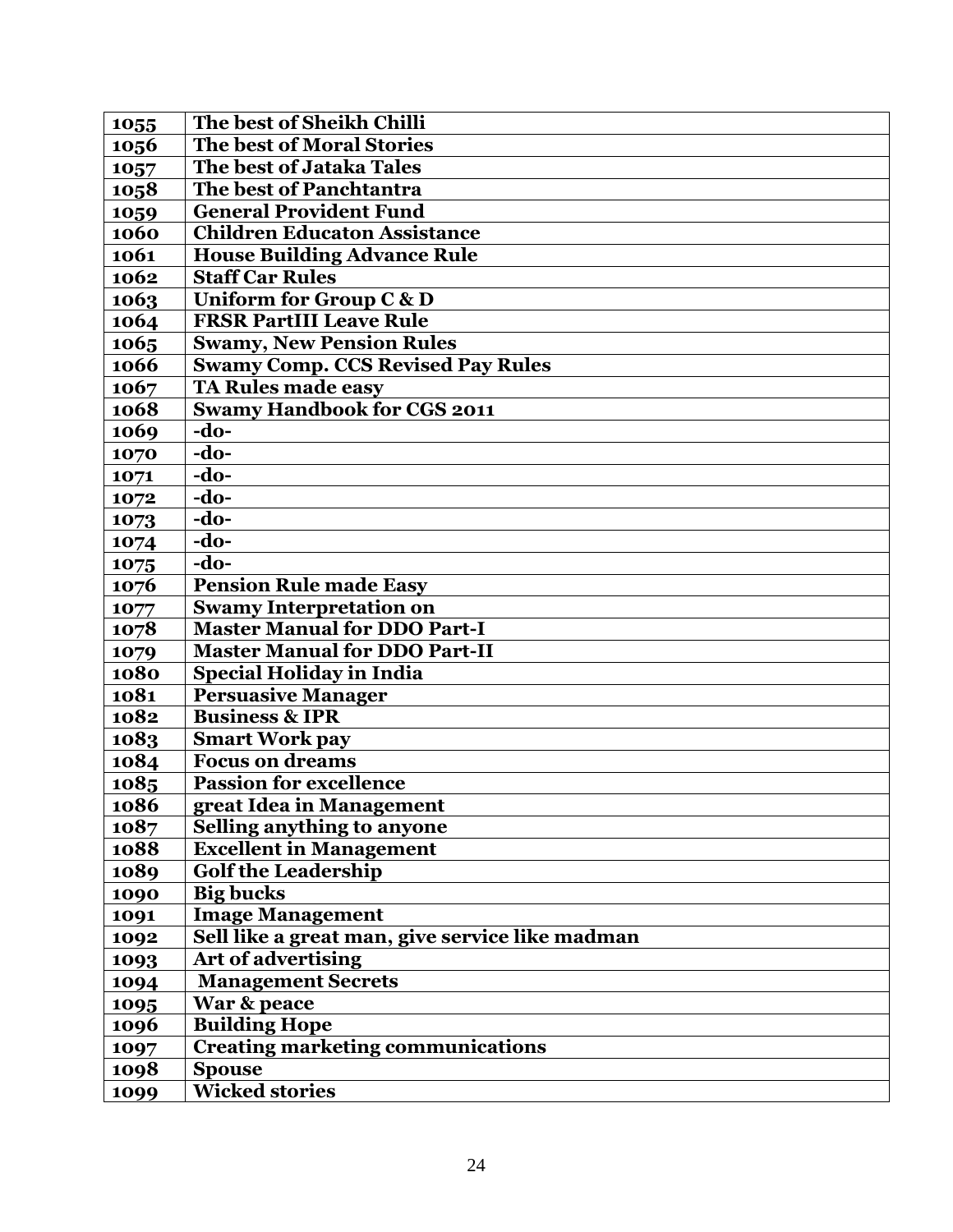| 1100        | Swadeshi Shiksha Saar                        |
|-------------|----------------------------------------------|
| 1101        | Coral draw 12                                |
| 1102        | <b>Adhunik Rasoi Shiksha</b>                 |
| 1103        | <b>Manorma Year book 2011</b>                |
| 1104        | <b>Arihand G.K.Book 2011</b>                 |
| 1105        | <b>Entrepreneurship &amp; Small business</b> |
| 1106        | <b>Marketing Management</b>                  |
| 1107        | <b>Purchase material management</b>          |
| 1108        | <b>Photoshop CS</b>                          |
| 1109        | <b>Spoken English</b>                        |
| <b>1110</b> | Rapidex DTP course                           |
| 1111        | Learning Tele 9.0                            |
| 1112        | <b>B-P-B.</b> computer course                |
| 1113        | <b>Computer awareness</b>                    |
| 1114        | <b>Learning Auto Cad 2008</b>                |
| 1115        | <b>Learning Web designing</b>                |
| 1116        | <b>Verbal &amp; Non verbal reasoning</b>     |
| 1117        | <b>Learning 2007</b>                         |
| 1118        | <b>Information technology</b>                |
| 1119        | <b>Business communication</b>                |
| 1120        | <b>Marketing management Kayzen</b>           |
| 1121        | <b>Management by stones</b>                  |
| 1122        | <b>D/C Illustrated dictionery</b>            |
| 1123        | D/C Illustrated dictionery                   |
| 1124        | <b>Believe it or not</b>                     |
| 1125        | <b>Delegation of Financial Rules</b>         |
| 1126        | <b>CCS Pension Rules</b>                     |
| 1127        | <b>CCS</b> Commutation of pension            |
| 1128        | <b>Group Insurance Scheme</b>                |
| 1129        | <b>Staff Car rules</b>                       |
| 1130        | <b>Income Tax on salaries</b>                |
| 1131        | <b>Retirement benefit for CGEs</b>           |
| 1132        | Data Structure                               |
| 1133        | Data Communications & Networking             |
| 1134        | <b>VISUAL BASIC,</b>                         |
| 1135        | HTML, JAVASCRIPT DHTML & PHP                 |
| 1136        | <b>PC</b> software                           |
| 1137        | <b>Corporate account</b>                     |
| <b>1138</b> | <b>Business statics</b>                      |
| 1139        | <b>Company law</b>                           |
| 1140        | Principal of marketing                       |
| 1141        | Lean Six sigma                               |
| 1142        | The Toyota way                               |
| 1143        | <b>KAIZAN</b>                                |
| 1144        | Office Kaizen                                |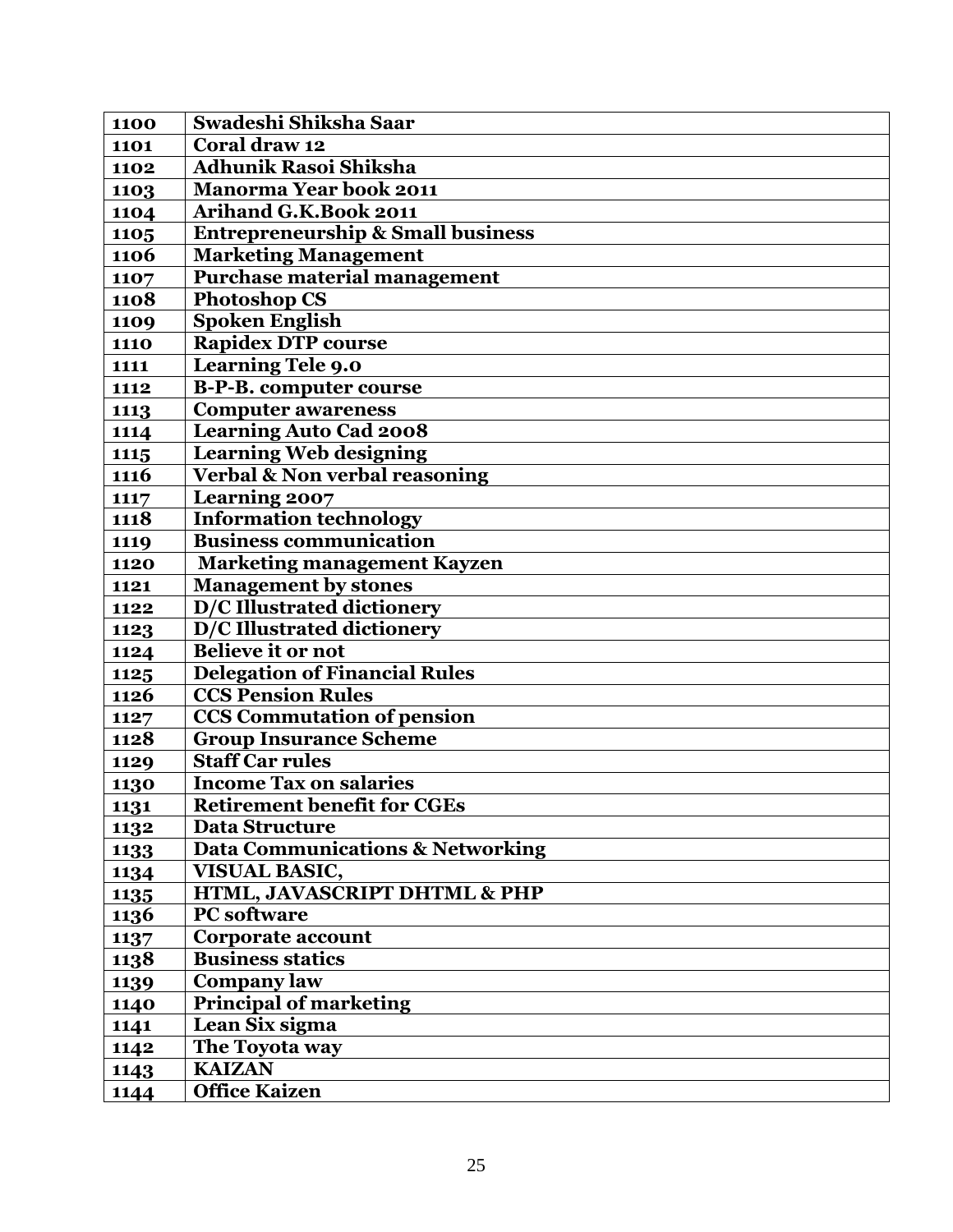| 1145        | Hand book 2012                                             |
|-------------|------------------------------------------------------------|
| 1146        | Hand book 2012                                             |
| 1147        | Hand book 2012                                             |
| 1148        | <b>FRSR</b> part-I                                         |
| 1149        | <b>General Financial rules</b>                             |
| 1150        | <b>General Financial rules</b>                             |
| 1151        | <b>CCS</b> pension rule                                    |
| 1152        | Pay rules made easy                                        |
| 1153        | <b>Suuplement to CCS (Pension rules</b>                    |
| 1154        | <b>Cost accounting</b>                                     |
| 1155        | <b>International Marketing</b>                             |
| 1156        | Income tax I & II                                          |
| 1157        | <b>Business Enviornment</b>                                |
| 1158        | <b>Advertising &amp; sales management</b>                  |
| 1159        | <b>Management Accounting &amp; Sale Management</b>         |
| 1160        | <b>Swamy Handbook 2013</b>                                 |
| 1161        | <b>Swamy Handbook 2013</b>                                 |
| 1162        | <b>Theory of Machines &amp; Mechanism</b>                  |
| 1163        | <b>Fluid Mechanics &amp; Fluid machines</b>                |
| 1164        | <b>G Mat 13th Edition Review</b>                           |
| 1165        | <b>Swamy Handbook 2013</b>                                 |
| 1166        | <b>Swamy Handbook 2013</b>                                 |
| 1167        | <b>Manufacturing Technology Vol. II</b>                    |
| 1168        | material services & engineering                            |
| 1169        | <b>Introduction to engineering material</b>                |
| 1170        | <b>Welding &amp; Welding technology</b>                    |
| 1171        | <b>Machine design</b>                                      |
| 1172        | <b>Food Amalysis</b>                                       |
| 1173        | <b>Post Harvest Management &amp; Processing Technology</b> |
| 1174        | <b>Oxford Advance Learner dictionery</b>                   |
| 1175        | <b>KAPLAN New G Mat Premiere</b>                           |
| <b>1176</b> |                                                            |
| 1177        | FR SR Part I General rule                                  |
| 1178        | <b>General Financial Rule</b>                              |
| 1179        | <b>CCS Pension Rules</b>                                   |
| 1180        | <b>FR SR Part-II TA Rules</b>                              |
| 1181        | FR SR part-III Leave rule                                  |
| 1182        | <b>Medical Attendance rule</b>                             |
| 1183        | <b>CCS-CCA rules</b>                                       |
| 1184        | <b>CCS Conduct rules</b>                                   |
| 1185        | <b>Swamy HandBook for CGS 2014</b>                         |
| 1186        | <b>Swamy HandBook for CGS 2014</b>                         |
| 1187        | <b>Swamy HandBook for CGS 2014</b>                         |
| 1188        | <b>Swamy HandBook for CGS 2014</b>                         |
| 1189        | Pension rule made easy                                     |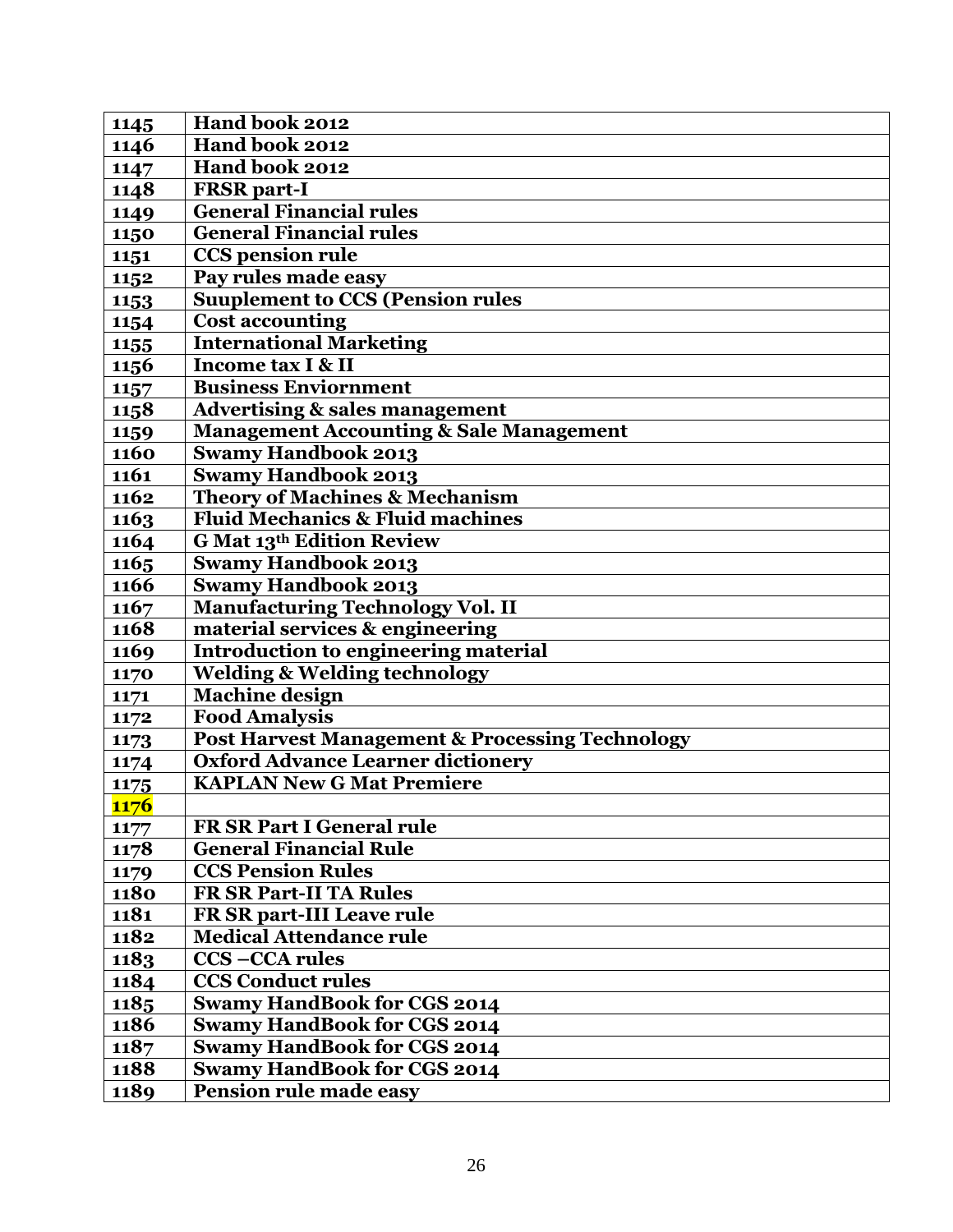| 1190  | Pay rule made easy                                                     |
|-------|------------------------------------------------------------------------|
| 1191  | Income tax on salaries                                                 |
| 1192  | <b>Swamy Manual on Establisment &amp; Admn.</b>                        |
| 1193  | <b>Master manual for DDOs part-I</b>                                   |
| 1194  | <b>Master manual for DDOs part-II</b>                                  |
| 1195  | <b>Supplement to FRSR Part-I</b>                                       |
| 1196  | D.K.Visual                                                             |
| 1196A | 1001 Inventions                                                        |
| 1197  | <b>Instant English</b>                                                 |
| 1197A | <b>Superfast English</b>                                               |
| 1198  | Secret of making big profits from your business with Export guidelines |
| 1199  | Opportunities for women entrepreneurship (IInd Edn)                    |
|       | With project report                                                    |
| 1200  | Laghu evm Kutir udyog (Hindi)                                          |
| 1201  | Laghu evm Grah Udyog (Hindi)                                           |
| 1202  | <b>Profitable Small cottage Home Industries</b>                        |
| 1203  | Just for starters: How to start your export business IIIrd Edn.        |
| 1204  | Just for starters: How to become a successful businessman              |
| 1205  | Select & start your own Industry (IVth edn.)                           |
| 1206  | Best business you can start with almost no cost                        |
| 1207  | 50 Projects to start with 5 lac (Reprint edition)                      |
| 1208  | Just for starters:Selected projects to start with 30,00,000            |
| 1209  | Just for starters: Selected projects to start with 15,00,000           |
| 1210  | Just for starters: Selected projects to start with 35,00,000           |
| 1211  | Grow rich by starting your own business                                |
| 1212  | 50 best Home business to start with just 50000                         |
| 1213  | <b>Profitable cottage &amp; Tiny Industry</b>                          |
| 1214  | <b>Profitable Small Scale Industries</b>                               |
| 1215  | Handbook on rice cultivation & processing                              |
| 1216  | IS-18001(2007)                                                         |
| 1217  | IS-Handbook 2013                                                       |
| 1218  | IS-ISO-14001 with amend-I                                              |
| 1219  | ISO-9001-2008 with amend-I                                             |
| 1220  | IS-1301 I IS/ISO/IEC 27001 EC                                          |
| 1221  | <b>Plastic Processing &amp; Packing Industry</b>                       |
| 1222  | <b>Technology &amp; Synthetic Resin &amp; Emulsion Polymers</b>        |
| 1223  | Textile design & Structure                                             |
| 1224  | <b>Entrepreneurship Development Programme &amp; Practice</b>           |
| 1225  | <b>Food &amp; Nutrition</b>                                            |
| 1226  | <b>House Keeping</b>                                                   |
| 1227  | E-export                                                               |
| 1228  | Retail management & customer practices                                 |
| 1229  | Handbook of synthetic detergents with formulas                         |
| 1230  | Handbook of Plastic material & Processing technology                   |
| 1231  | <b>Handbook of Polymers &amp; Plastic technology</b>                   |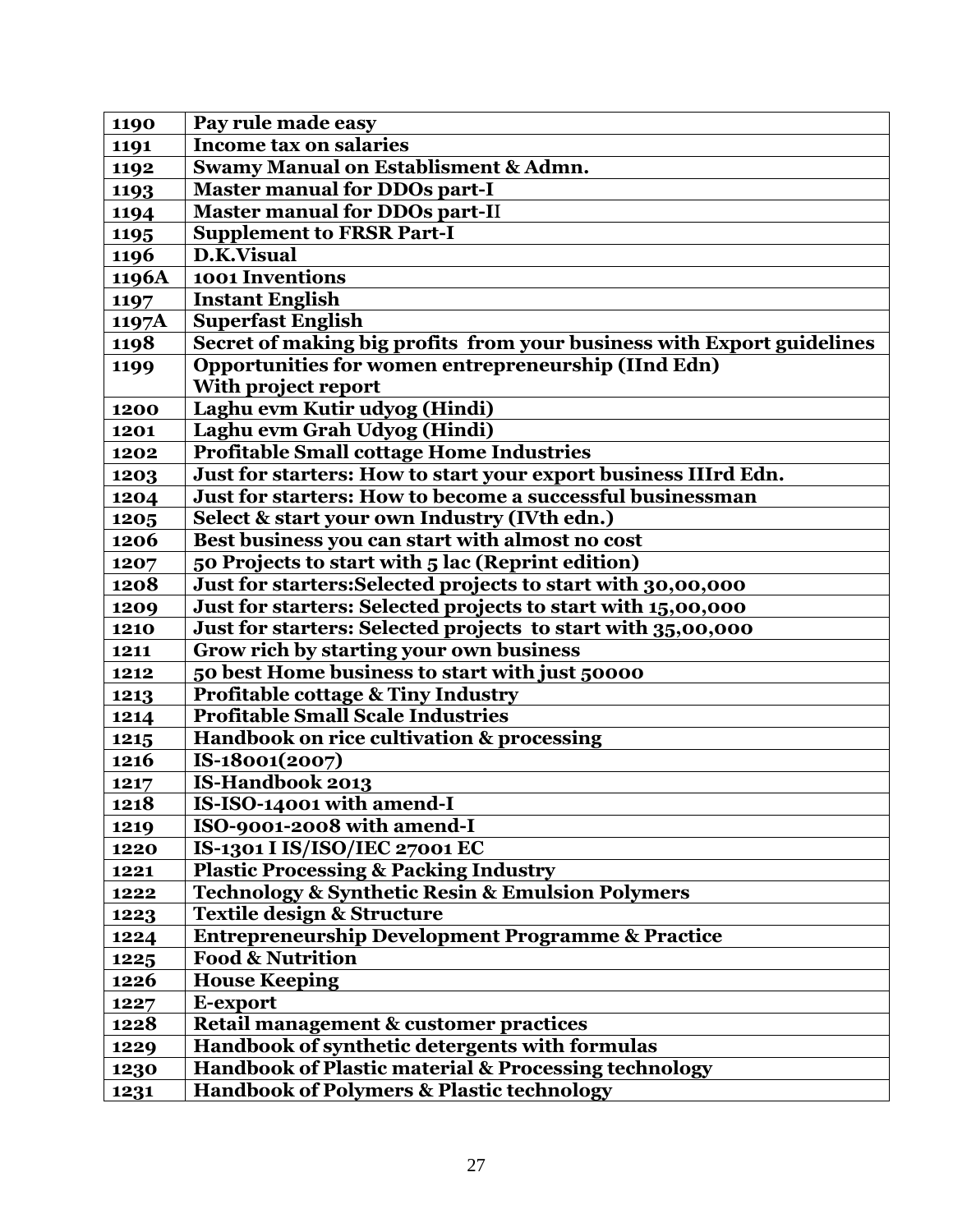| 1232        | Handbook of synthetic & herbal cosmetic                           |
|-------------|-------------------------------------------------------------------|
| 1233        | Handbook of bakery industry                                       |
| 1234        | Handbook of Garment manufacturing technology                      |
| 1235        | <b>House building advance rules</b>                               |
| 1236        | <b>Staff car rules</b>                                            |
| 1237        | <b>Swamy handbook for CGS 2015</b>                                |
| 1238        | Swamy handbook for CGS 2015                                       |
| 1239        | Swamy handbook for CGS 2015                                       |
| 1240        | Swamy handbook for CGS 2015                                       |
| 1241        | <b>Income tax on salaries</b>                                     |
| 1242        | <b>Swamy Manual of office procedure</b>                           |
| 1243        | <b>Master manual for DDOs-I</b>                                   |
| 1244        | <b>Master manual for DDOs-II</b>                                  |
| 1245        | <b>Supplements to G-7</b>                                         |
| 1246        | Design & Analysis of Experiments Vol-II                           |
| 1247        | Economics of Agricultureal commodities spices and medicinal plant |
| 1248        | The Food safety & standard act 2006                               |
| 1249        | <b>Think bug</b>                                                  |
| 1250        | Yes, you can                                                      |
| 1251        | The art of public speaking                                        |
| 1252        | <b>Ordinary-Extra ordinary</b>                                    |
| 1253        | I can, we can, we will                                            |
| 1254        | A to Z of success                                                 |
| 1255        | <b>Advance dictionery of mathematics formulas</b>                 |
| 1256        | <b>Cracking IIT-JEE</b>                                           |
| 1257        | Make mathematics your best friend                                 |
| 1258        | <b>Test your IQ &amp; reasoning</b>                               |
| 1259        | Indian vegetarian delicacies                                      |
| 1260        | The complete book on spices condiment                             |
| 1261        | The complete book on cashew                                       |
| 1262        | Confectionery products handbook                                   |
| <b>1263</b> | Detailed project profile on Hightech plastic products             |
| 1264        | The complete book on Bio degradable plastic ^ polymers            |
| 1265        | The complete book on plastic extrusion moulding & molded design   |
| 1266        | Handbook on Rubber & allied products                              |
| 1267        | Investment opportunities in Infrastructure project                |
| 1268        | Profitable agro based project with project profile{Cereal food    |
|             | technology)                                                       |
| 1269        | Detailed project profile on dairy & dairy projects                |
| 1270        | Detailed project on selected Hightech project (Project report)    |
| 1271        | 50 project to start wityh 5,00,000 (Reprint edn)                  |
| 1272        | 50 best home business to start with 50000                         |
| 1273        | <b>Profitable Small Scale Industries</b>                          |
| 1274        | <b>Profitable Cottage &amp; Tiny Industries</b>                   |
| 1275        | Just for Starter Selected projects with 30,00,000                 |